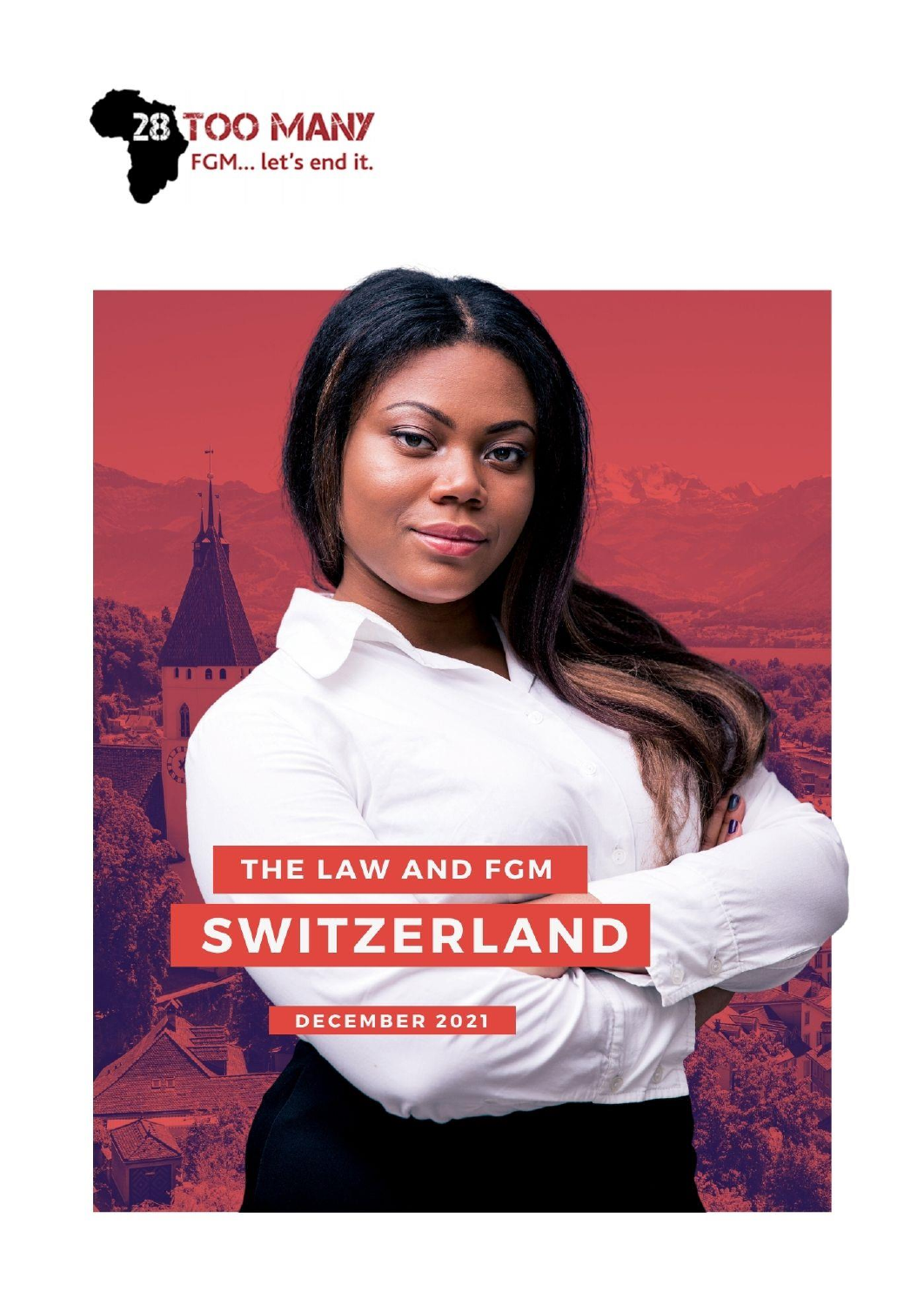# **National Legal Framework**

#### **Overview of National Legal Framework in Switzerland**

*National legislation:*

|              | Specific law/provision criminalising FGM                                   |
|--------------|----------------------------------------------------------------------------|
| $\checkmark$ | Provides a definition of FGM                                               |
| $\checkmark$ | Criminalises the performance of FGM                                        |
| $\checkmark$ | Criminalises the procurement, arrangement and/or assistance of acts of FGM |
| $X^*$        | Obligation to report incidents of FGM to the authorities                   |
| $\checkmark$ | Criminalises the participation of medical professionals in acts of FGM     |
| $\checkmark$ | Extraterritorial application regardless of double criminality              |
|              |                                                                            |

*This may differ per canton.* 

### **Introduction**

Switzerland is a country in western Europe with an estimated population of 8.7 million.<sup>1</sup> Switzerland is a federal republic with a semi-direct democracy and a civil-law legal system.

#### **FGM Prevalence**

A 2021 study published in *BMC Public Health* estimates that, in 2018, 21,706 women and girls living in Switzerland were from countries in which female genital mutilation (*FGM*) was frequently practised and had themselves undergone FGM. Most of these women and girls originated from Eritrea and Somalia. Additionally, the study estimates that 3,512 girls up to the age of 14 came from high-prevalence countries and were at risk of FGM or had already undergone it. Most of these girls also originated from Eritrea and Somalia<sup>2</sup>

### **National Legal Framework**

#### **Specific Provision in General Law**

FGM is criminalised in Switzerland under a specific provision in general criminal law, **Article 124 of the Criminal Code of the Swiss Confederation (1937, amended 2020)** (the *Criminal Code*).

**Article 124** does not mention the role of consent of the victim, nor does the Criminal Code contain a general provision on the role of a victim's consent. This was done so intentionally by the Federal Council, specifically because other provisions on bodily assault do not regulate consent and because the Federal Council thought that cosmetic or medical surgeries and the setting of piercings and tattoos, which could fall within the definition in **Article 124**, should be permitted if the woman gives her legally valid consent.

The Federal Council concluded that the question of consent to FGM would be left to case law.<sup>3</sup> Presumably, a minor in any case would not be able to give legally valid consent to FGM.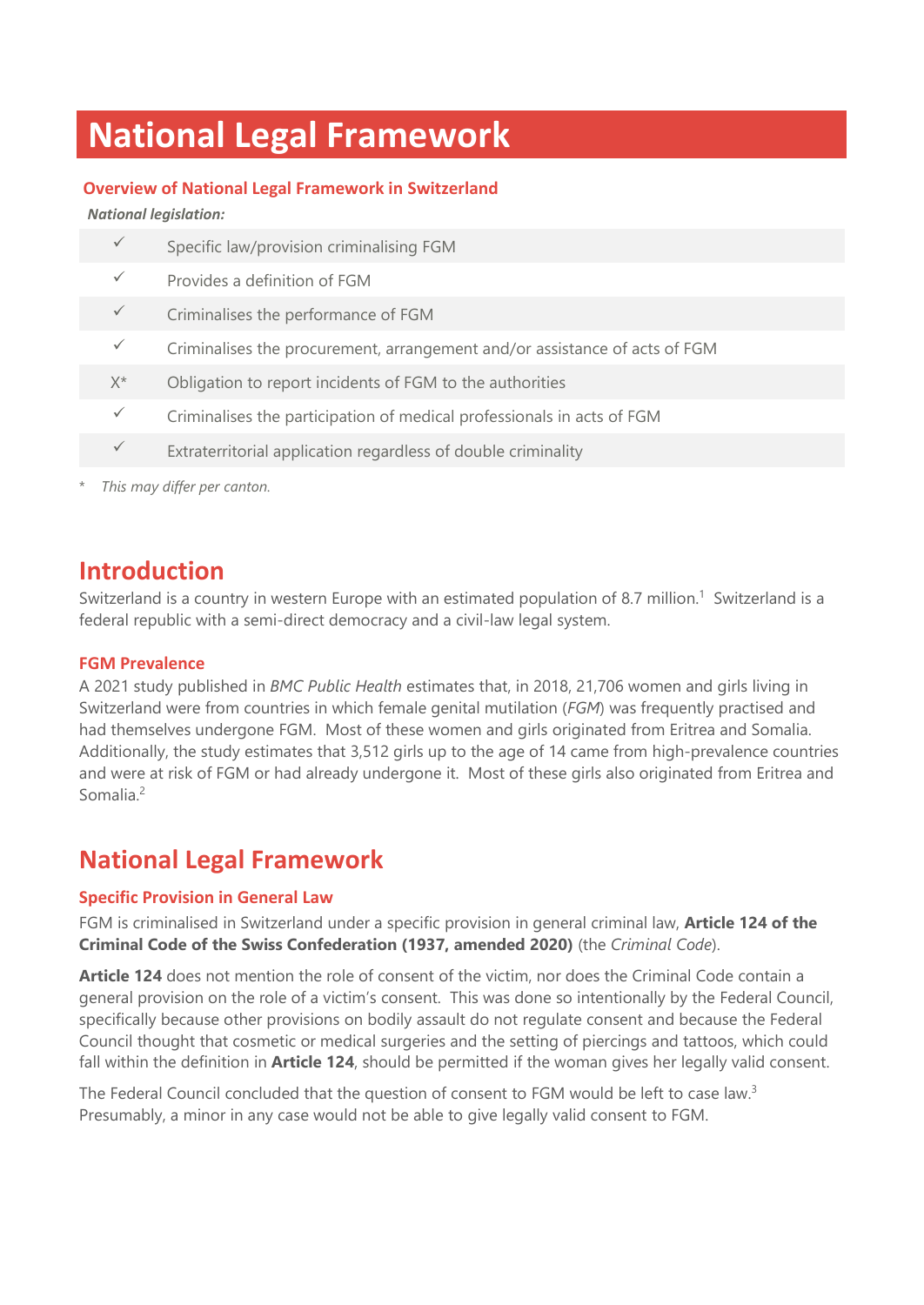#### **Definition of FGM**

**Article 124(1) of the Criminal Code** defines 'FGM' as mutilating the genitals of a female person, impairing their natural function seriously and permanently or damaging them in some other way. This definition covers all types of FGM and is line with the definition of FGM given by the World Health Organization.<sup>4</sup> However, it omits the qualifier 'for non-medical reasons'.

#### **Women and Girls of All Ages**

The performance of FGM on women and girls of all ages has been criminalised in Switzerland. **Article 124** does not contain an age restriction.

#### **Procuring, Aiding and Abetting**

Procuring, aiding and abetting FGM are criminalised in Switzerland through general criminal law.

**Procuring FGM –** when someone has a cutter (or any other person) perform FGM on a victim – most likely qualifies as 'intentionally inciting another to commit an offence' under **Article 24(1) of the Criminal Code**, classifying someone as a 'participant'.

It is not wholly clear whether abetting FGM is most likely to qualify as 'intentionally inciting another to commit an offence' under **Article 24(1)** or as 'intentionally assisting another to commit an offence' under **Article 25**. The latter would classify an abettor as an 'accomplice'. The answer is likely dependent on the intensity of the person's involvement and the specifics of the case.

Aiding FGM would qualify as 'intentionally assisting another to commit an offence' under **Article 25** and would classify someone as an 'accomplice'.

**Article 24(1)** prescribes that participants are liable to the same sentence as the direct perpetrator and **Article 25** prescribes that accomplices are liable to a reduced sentence. The extent to which the sentence is reduced is up to the discretion of the court, according to **Article 48a**.

#### **Allowing the Use of Premises**

Allowing the use of premises for the purpose of FGM is (most likely) criminalised in Switzerland through general criminal law. It is very likely that allowing the use of premises would qualify as 'intentionally assisting another to commit an offence', thus classifying someone who allows the use of premises as an 'accomplice' under **Article 25 of the Criminal Code.** 

#### **Providing or Possessing Tools**

Providing (specific) tools for the purpose of FGM is (most likely) criminalised in Switzerland through general criminal law. It is very likely that providing (specific) tools would qualify as 'intentionally assisting another to commit an offence', thus classifying someone who provided (specific) tools as an 'accomplice' under **Article 25 of the Criminal Code.** 

Possessing (specific) tools for the purpose of FGM may be criminalised in Switzerland under **Article 260bis(1)(cbis) of the Criminal Code**. **Article 260bis(1)** criminalises carrying out specific technical or organisational measures in accordance with a plan, the nature and extent of which indicate that the offender intends to commit certain offences, *inter alia* (cbis) FGM as defined in **Article 124**.

Readily possessing (specific) tools could very well qualify as an organisational measure indicating someone's intent to commit FGM or have FGM committed.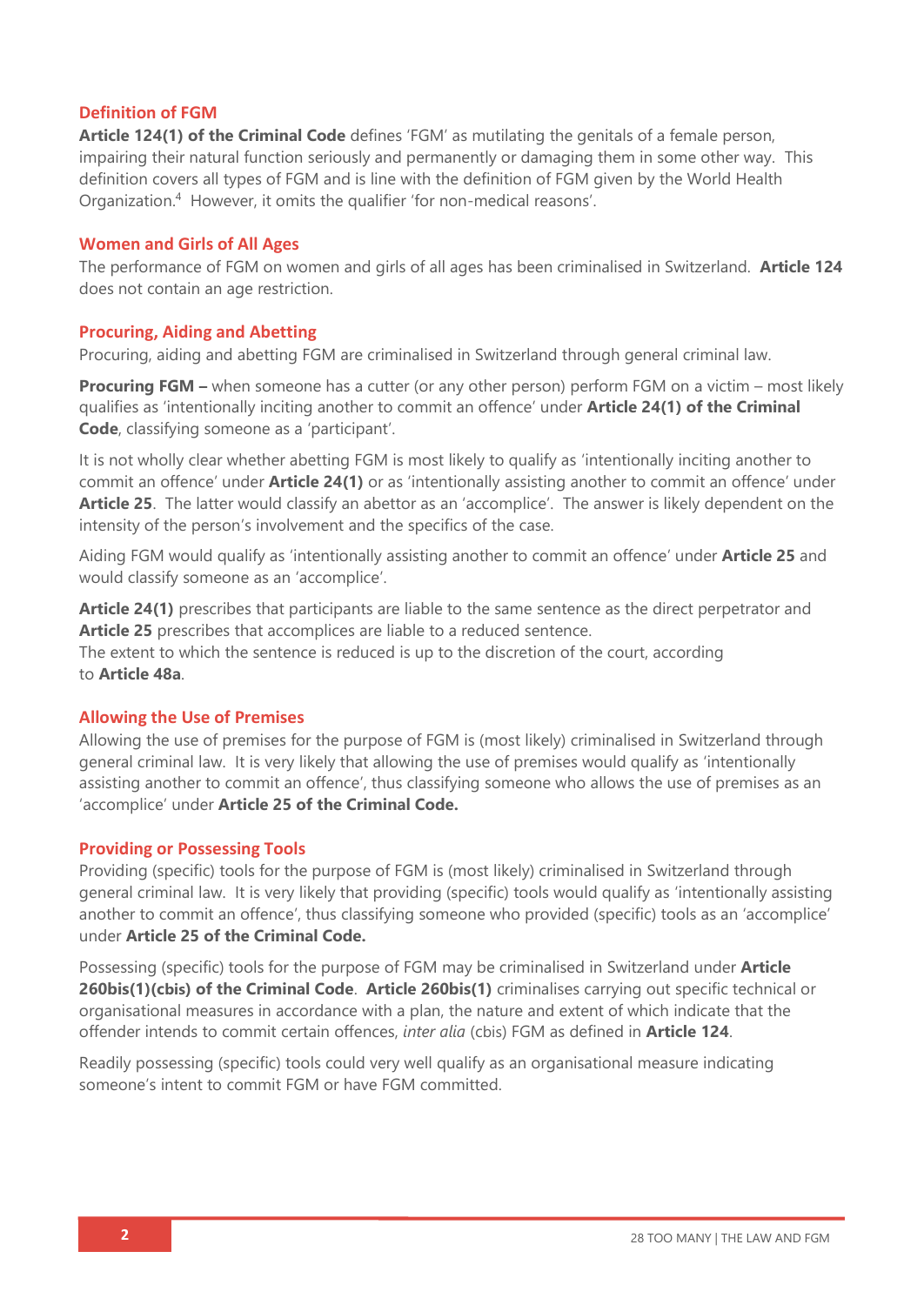#### **Obligation to Report FGM**

There is no obligation to report FGM to the authorities in Switzerland, but there is an obligation under general civil law to report FGM to superiors for certain professionals.

**Article 314d(1) of the Swiss Civil Code** prescribes that certain professionals are obliged to report to a superior if there are clear indications that the physical, psychological or sexual integrity of a child is at risk and that they cannot remedy the threat as part of their professional activities. **Article 314d(1)(1)** elaborates that these professionals would be specialists from the fields of medicine, psychology, care services, childcare, education, counselling, religion and sport who have regular contact with children. **Article 314d(1)** specifies that this obligation is subject to professional confidentiality.

Under **Article 321(1) of the Criminal Code**, medical professionals and psychologists are liable to punishment if they breach their professional secrecy; however, **321(2)** prescribes that no punishment will be incurred if the professionals disclosed information based on a written authorisation from a superior authority or supervisory authority.

Furthermore, **Article 314c(2) of the Civil Code** prescribes that if a report is in the interest of the child, persons who are subject to professional confidentiality under the Swiss Criminal Code are also entitled to notify the authorities.

Both **Article 314d(3) of the Civil Code** and **Article 321(3) of the Criminal Code** specify that the cantons are mandated to provide further obligations to report and testify.

#### **Medicalised FGM**

Medicalised FGM is criminalised in Switzerland under **Article 124 of the Criminal Code**.

The Criminal Code does not contain a provision specifically on medicalised FGM, nor on medical malpractice or quackery. **Article 67(1) of the Criminal Code** does prescribe that, when professionals commit offences in the course of their work, they can be prohibited from practising.

#### **Extraterritoriality**

The **Criminal Code** extends extraterritorial application of Swiss criminal law to the commission of FGM abroad, regardless of double criminality. **Article 124(2)** prescribes that any person who has committed FGM abroad, but is now in Switzerland and is not extradited is liable to the penalties provided for in **Article 124(1)**.

**Article 124(2)** explicitly details that only the fourth and fifth paragraphs of the general provision on extraterritoriality, **Article 7**, apply.

**Articles 7(4) and 7(5)** concern the principle of *ne bis in idem*: a person cannot be tried anew in Switzerland if that person has already been tried for the same offence abroad.

Thus, **Article 7(1)**, which requires double criminality, does not apply to FGM committed abroad.

### **Penalties**

**Article 124(1) of the Criminal Code** prescribes a sentence of *up to ten years' imprisonment* for performing FGM.

Those who procure FGM are liable to the same sentence under **Article 24(1)**.

Those who abet FGM may be liable to the same sentence or a reduced sentence on the discretion of a court, depending on whether they qualify as a 'participant' or an 'accomplice' under, respectively, **Article 24(1)** or **Article 25 in conjunction with Article 48a**.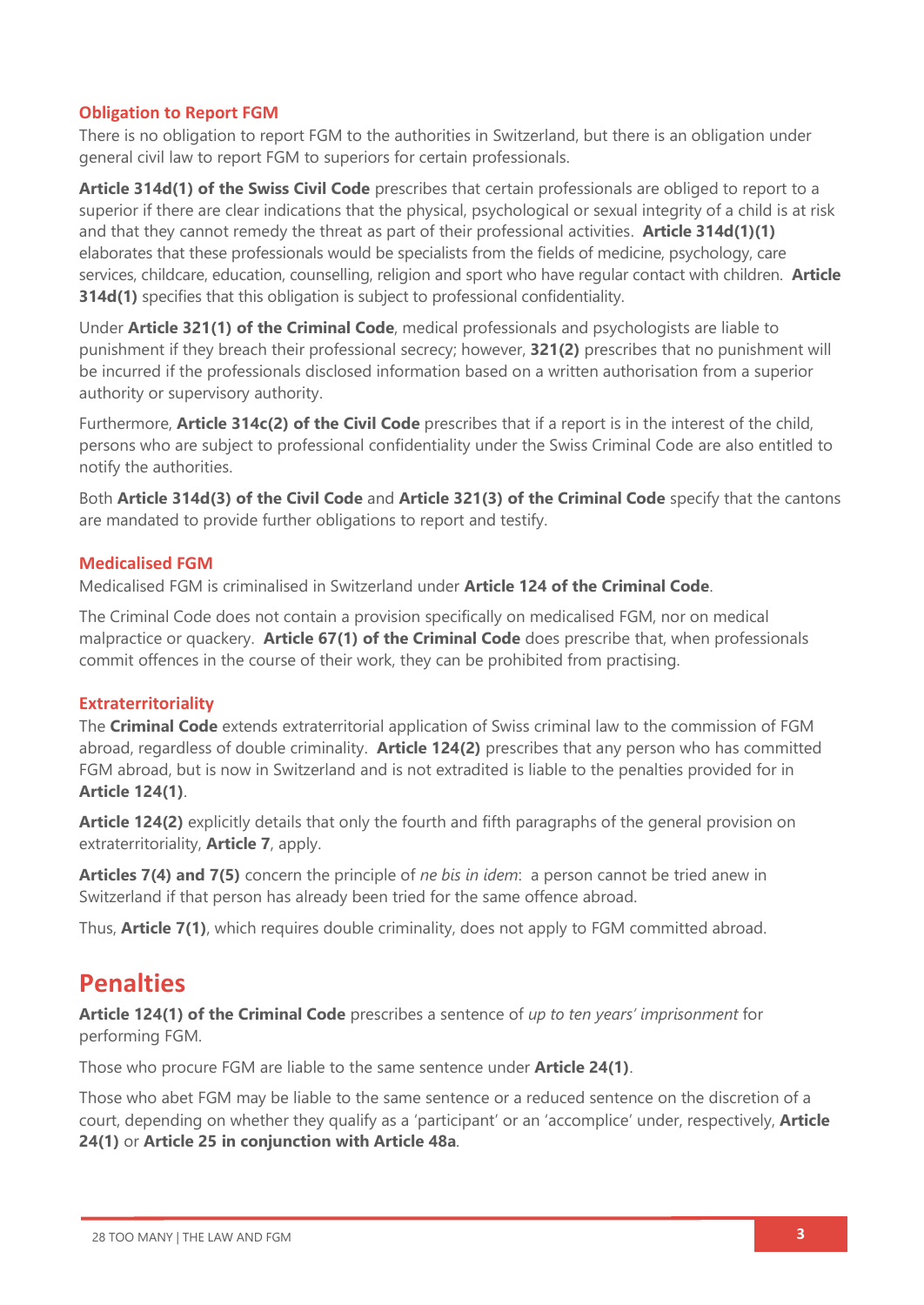Those who aid FGM are liable to a reduced sentence on the discretion of the court, under **Article 25 in conjunction with Article 48a**.

Medical professionals who perform FGM are liable to *the sentence prescribed by Article 124(1) and to a prohibition to practice of six months to five years* if they receive a sentence of more than six months' imprisonment and if there is a risk that they will abuse their activity in order to commit a further offence as prescribed by **Article 67(1)**.

If the victim was a minor and there is a risk that the professional will commit further offences against minors, the court may order a *prohibition to practice of one to ten years* as prescribed by **Article 67(2)**, or, if it is anticipated that the perpetrator will still represent a danger after ten years, for *up to life* as prescribed by **Article 67(2bis)**.

### **Protection**

#### **Protecting Uncut Girls and Women**

Uncut girls can be protected through child protection laws in general civil law.

**Article 307(1) of the Civil Code** prescribes that, if the child's best interests are threatened and the parents are unwilling or unable to remedy the situation, the child protection authority must take all appropriate measures to protect the child. **Article 307(3)** prescribes that such measures particularly include reminding the parents of their duties, issuing specific instructions regarding care, upbringing or education and appointing a suitable person or agency with powers to investigate and monitor the situation.

Under **Article 308**, the child protection authority may, if circumstances so require, appoint a 'child deputy' to provide advice and practical support to the parents and assign that deputy special powers, *inter alia*, to safeguard the child's rights and to supervise contact.

**Article 310(1)** prescribes that, if there is no other way to avert a threat to the child's best interests, the child protection authority must remove the child from the parents or from any third parties with whom he or she is staying and place the child in a suitable location.

**Article 313(1)** prescribes that, if circumstances have changed, the child-protection measures in place must be adapted to suit the new situation.

**Article 314c(1)** prescribes that any person may notify the child protection authorities if a child's physical, mental or sexual integrity appears to be at risk.

**Article 314e(1)** prescribes that the persons and third parties involved in the proceedings are obliged to cooperate in ascertaining the facts of the case. It mandates the child protection authority to issue the necessary orders to protect any interests. If necessary, it may issue an order for the compulsory enforcement of the duty to cooperate.

There are no specific or general laws protecting uncut women, aside from general criminal law.

#### **Government Obligations and National Coordinating Committee**

Although there are no specific obligations set in law for the Government, there have been two extensive **national action plans** containing various measures upon which the Federal Government seriously acts.

Although there is no national coordinating committee, there is the **Network against Female Genital Cutting Switzerland** (the *NFGCS*), a collaboration of several Swiss non-governmental organisations backed, both financially and morally, by the Federal Government (specifically the Federal Office of Public Health).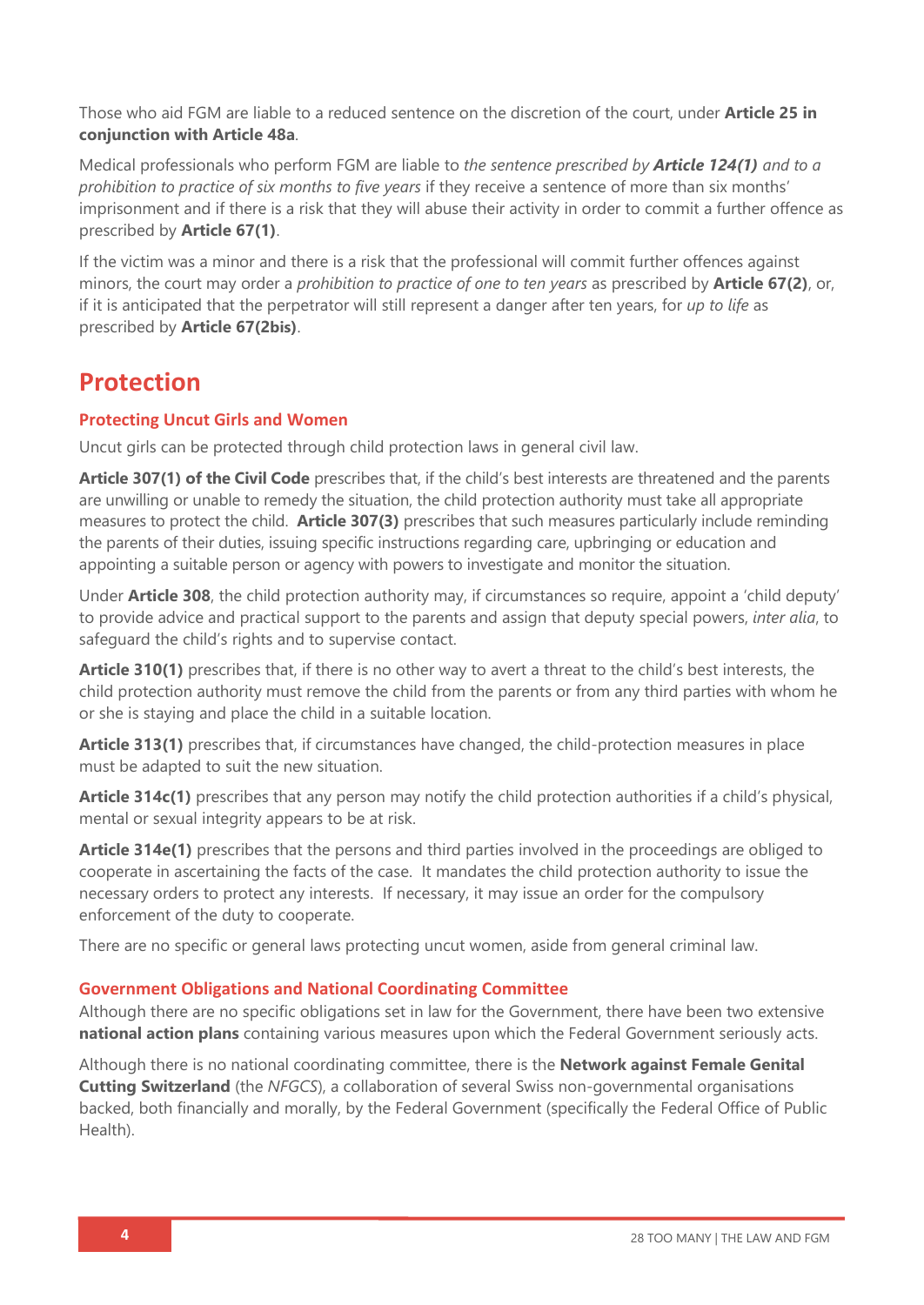The second national action plan was adopted by the Federal Council as recently as 2020. It evaluates the first action plan from 2015 and provides recommendations to the cantons and measures to be taken by the Federal Government.

The first action plan led to the creation of the NFGCS. The NFGCS has established a national contact point (regional contact points are being set up); provides information to affected girls, women and professionals; provides training and education to professionals; and operates community-based prevention through 'bridge builders' in migrant communities.

Regarding the cantons, the Federal Government made several recommendations in the second action plan:

Define responsibilities and provide financial resources for a long-term and sustainable commitment, and integrate FGM with overarching strategies and measures within their competences.

- The responsible cantonal regulatory structures, together with NFGCS, are to further promote coordination, networking, and interdisciplinary cooperation in the areas of health, integration, asylum, gender equality, social welfare, child protection and police/justice. In particular, the Child and Adult Protection Authority and the municipal and cantonal police corps are to be involved in the corresponding activities.
- Previous awareness-raising and educational activities must be intensified, in particular regarding the Child and Adult Protection Authority.
- Work with migrant communities must be supported and strengthened, in cooperation with the NFGCS if necessary.

The second action plan also contains measures on the federal level:

- The Federal Office of Public Health and State Secretariat for Migration will continue to support the NFGCS in the areas of information, counselling, prevention and care within the framework of their legal and financial possibilities, the focus being on anchoring the network in existing structures and services.
- The Federal Office of Police is working, and will continue working, to ensure that the Conference of Cantonal Police Commanders and the Swiss Police Institute include the topic of FGM in training and further education for cantonal and municipal police corps.
- The Confederation, under the leadership of the Federal Office of Public Health, is examining solutions to improve data-collection on FGM In order to obtain a comprehensive understanding of girls and women at risk of or affected by FGM throughout Switzerland and to evaluate the effectiveness of measures taken.
- The exchange and interdisciplinary cooperation of all agencies affected by the topic at the federal level and cantonal level must be continued and expanded, and a project structure is to be developed.5

## **Implementation of The Law**

#### **Court Cases**

There has been **one court case** in relation to FGM in Switzerland.

In 2018 a Somali woman, then living in Neuchatel, was convicted by the Neuchatel Regional Court for having her two daughters undergo FGM in Somalia and Ethiopia between 2013 and 2015. The girls were six and seven years old at the time.

The woman did not contest that she had her daughters undergo FGM. However, her defence contested the application of Swiss law to her case because the woman was not a Swiss resident at the time. She argued that the extraterritorial application in Article 124(2) was meant to criminalise 'FGM tourism' and prevent Swiss residents from sending their daughters abroad to undergo FGM, but the defendant had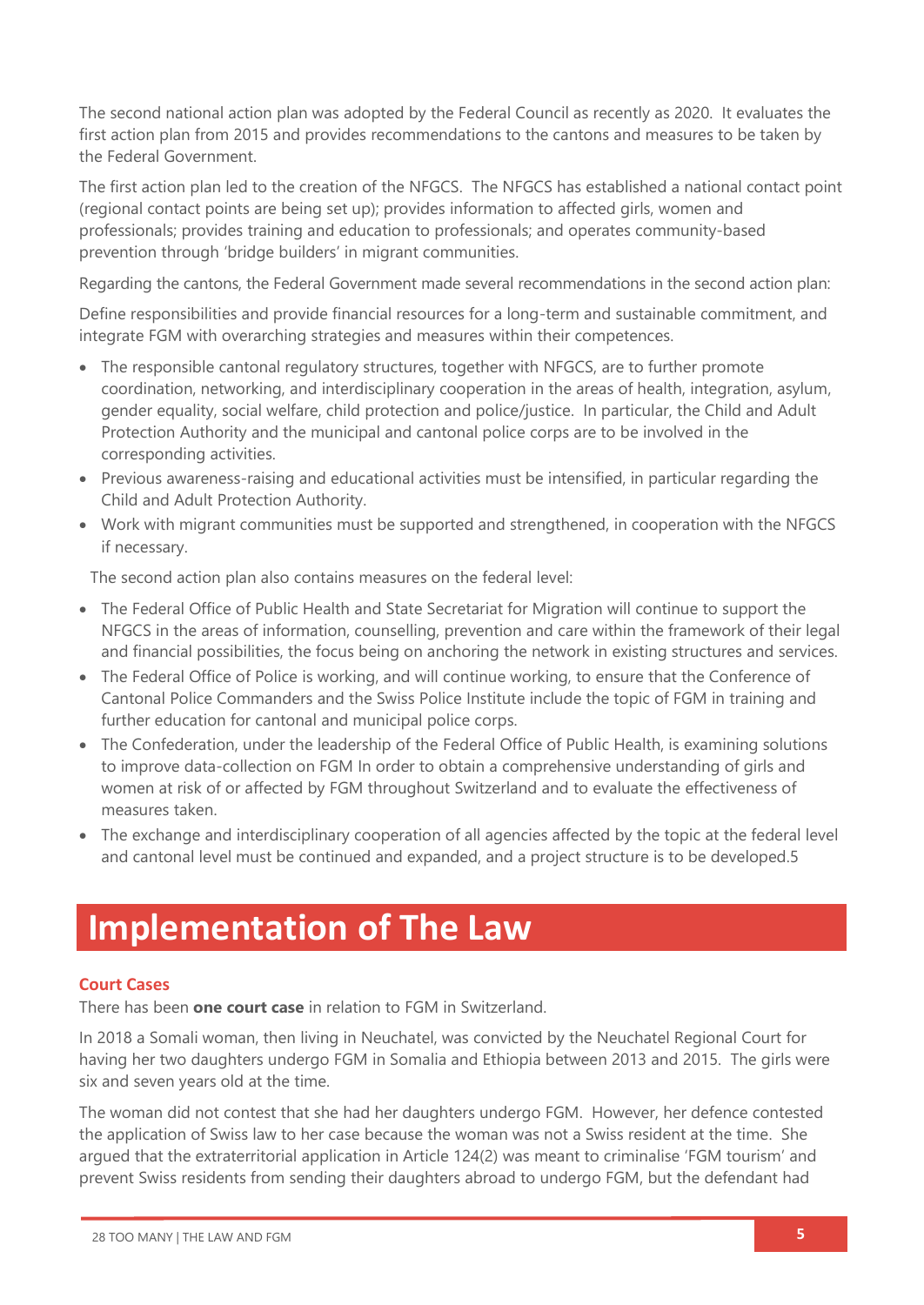come to Switzerland after her daughters underwent FGM. This interpretation was rejected by the presiding judge.

The woman was given a relatively light sentence of eight months' imprisonment on probation, due to mitigating factors: she was illiterate and under great social pressure to have her daughters undergo FGM, while not being in a socio-economic position to resist that pressure.<sup>6</sup>

# **Conclusions and Recommendations**

#### **Conclusions**

FGM is criminalised in Switzerland under a specific provision in general criminal law, **Article 124 of the Criminal Code**.

The definition of 'FGM' maintained in the law covers all **types of FGM** and is in line with the WHO's definition; however, it omits the criterion of FGM being performed for non-medical reasons. **Medicalised FGM** is not specifically addressed, but is likely to be covered by the general criminality of FGM.

The Swiss legislator has decided to leave the question of consent up to case law, since it was of the opinion that women should be able to consent to other interventions that could fall under the description of FGM in the law, such as labiaplasty and piercings.

**Procuring, aiding and abetting** FGM are criminalised in Switzerland under general criminal law.

There is no **obligation to report** FGM to the authorities in Switzerland, but there is an obligation under general civil law for certain professionals to report FGM to their superiors.

The Criminal Code extends **extraterritorial application** of Swiss criminal law to the performance of FGM abroad, regardless of double criminality and irrespective of the nationality or resident status of the perpetrator or victim.

#### **Recommendations**

We recommend that Switzerland instate an obligation for (at least) relevant professionals and institutions to report cases of FGM and cases where there are reasonable grounds to believe that FGM may be committed imminently.

We also recommend that Switzerland instate a system similar to the British Female Genital Mutilation Protection Orders to guarantee the efficient protection of girls and women at risk of FGM and other harmful traditional practices.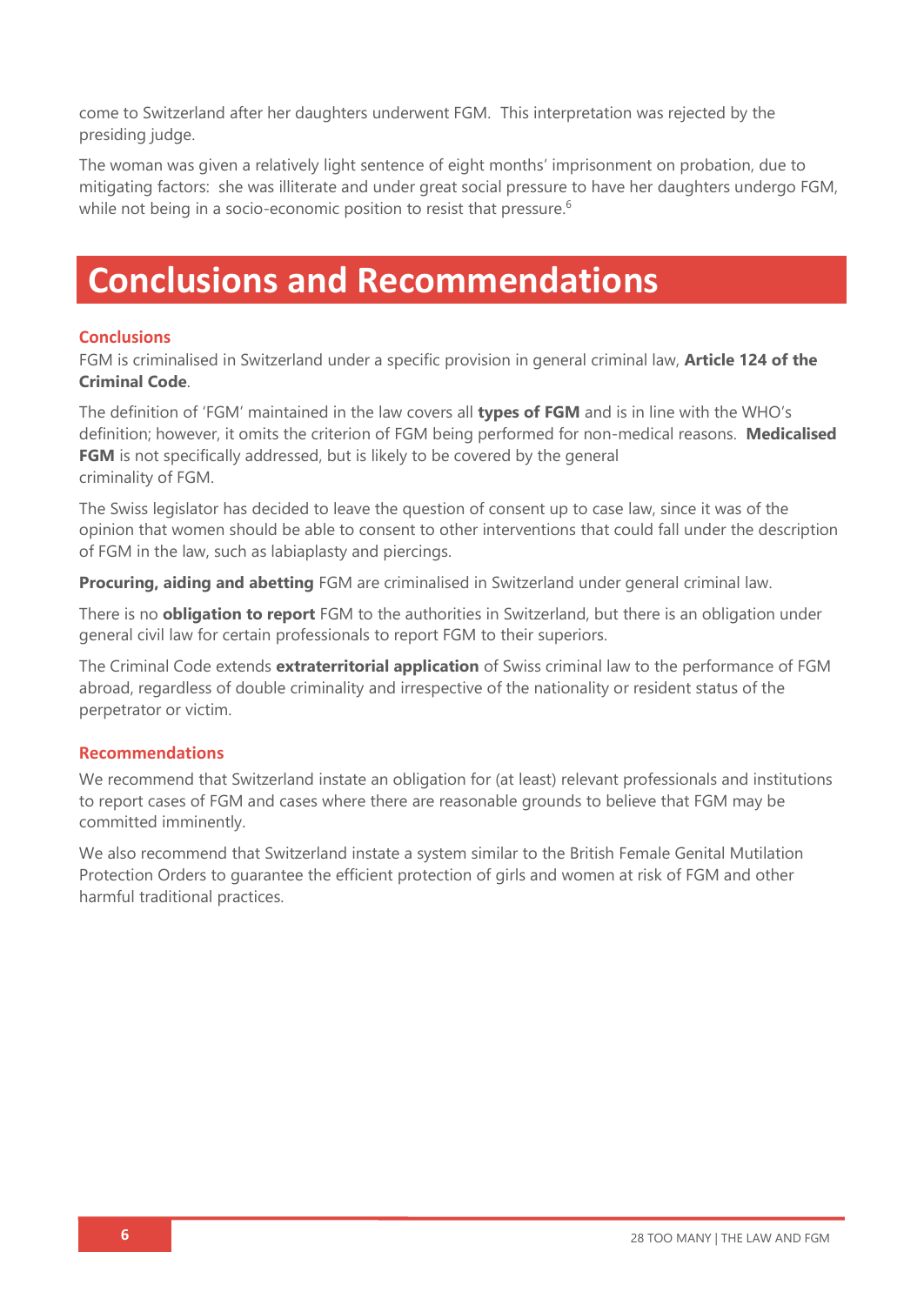# **Appendix I: International and Regional Treaties**

| <b>SWITZERLAND</b>                                                                                               | <b>Signed</b>        | Ratified/<br><b>Acceded</b> | <b>Reservations</b><br>on reporting? |  |  |
|------------------------------------------------------------------------------------------------------------------|----------------------|-----------------------------|--------------------------------------|--|--|
| <b>International</b>                                                                                             |                      |                             |                                      |  |  |
| <b>International Covenant on Civil &amp; Political Rights</b><br>$(1966)$ (ICCPR) <sup>7</sup>                   | $\times$             | $\checkmark$<br>1992        | <b>No</b>                            |  |  |
| <b>International Covenant on Economic, Social &amp;</b><br>Cultural Rights (1966) (ICESCR) <sup>8</sup>          | X                    | $\checkmark$<br>1992        | <b>No</b>                            |  |  |
| <b>Convention on the Elimination of All forms of</b><br>Discrimination Against Women (1979) (CEDAW) <sup>9</sup> | $\checkmark$<br>1987 | $\checkmark$<br>1997        | <b>No</b>                            |  |  |
| Convention on the Rights of the Child (1989) (CRC) <sup>10</sup>                                                 | $\checkmark$<br>1991 | $\checkmark$<br>1997        | No.                                  |  |  |
| <b>Regional</b>                                                                                                  |                      |                             |                                      |  |  |
| <b>Istanbul Convention<sup>11</sup></b>                                                                          | $\checkmark$<br>2013 | $\checkmark$<br>2017        | Yes*                                 |  |  |
| <b>European Convention on Human Rights<sup>12</sup></b>                                                          | $\checkmark$<br>1972 | $\checkmark$<br>1974        | No.                                  |  |  |

\* In accordance with Article 78, paragraph 2, of the Convention, Switzerland reserves the right . . . not to apply Article 44, paragraph 1.e . . .

**'Signed'**: a treaty is signed by countries following negotiation and agreement of its contents.

**'Ratified'**: once signed, most treaties and conventions must be ratified (i.e. approved through the standard national legislative procedure) to be legally effective in that country.

**'Acceded'**: when a country ratifies a treaty that has already been negotiated by other states.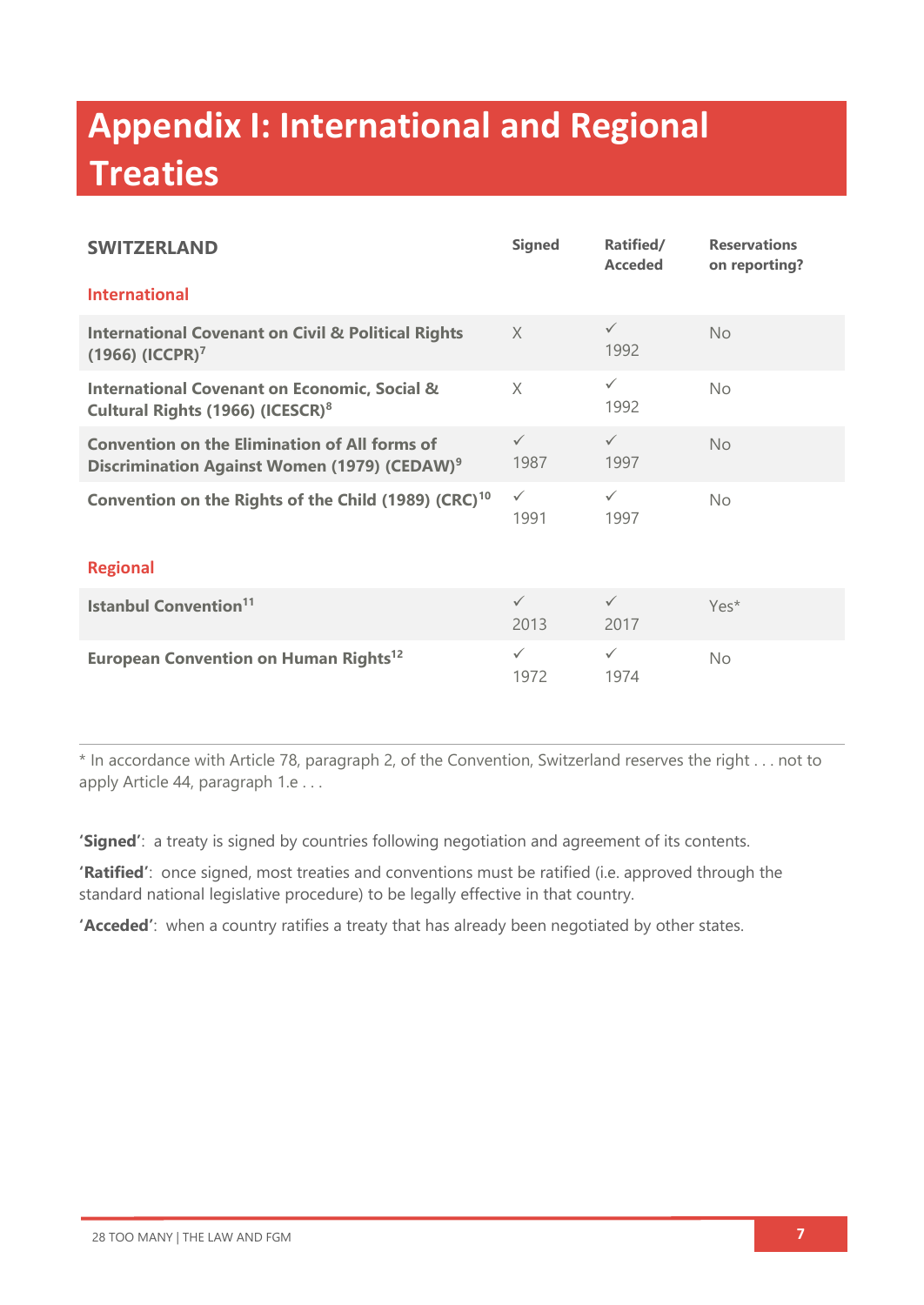# **Appendix II: National Laws**

### **Criminal Code**

#### **Art. 7**

- (1) Wer im Ausland ein Verbrechen oder Vergehen begeht, ohne dass die Voraussetzungen der Artikel 4, 5 oder 6 erfüllt sind, ist diesem Gesetz unterworfen, wenn:
	- a) die Tat auch am Begehungsort strafbar ist oder der Begehungsort keiner Strafgewalt unterliegt;
	- b) der Täter sich in der Schweiz befindet oder ihr wegen dieser Tat ausgeliefert wird; und
	- c) nach schweizerischem Recht die Tat die Auslieferung zulässt, der Täter jedoch nicht ausgeliefert wird.

[. . .]

- (4) Der Täter wird, unter Vorbehalt eines krassen Verstosses gegen die Grundsätze der Bundesverfassung und der EMRK, in der Schweiz wegen der Tat nicht mehr verfolgt, wenn:
	- a) ein ausländisches Gericht ihn endgültig freigesprochen hat;
	- b) die Sanktion, zu der er im Ausland verurteilt wurde, vollzogen, er-lassen oder verjährt ist.
- (5) Ist der Täter wegen der Tat im Ausland verurteilt worden und wurde die Strafe im Ausland nur teilweise vollzogen, so rechnet ihm das Gericht den vollzogenen Teil auf die auszusprechende Strafe an. Das Gericht entscheidet, ob eine im Ausland angeordnete, aber dort nur teilweise vollzogene Massnahme fortzusetzen oder auf die in der Schweiz ausgesprochene Strafe anzurechnen ist.

#### **Art. 7**

- (1) Le présent code est applicable à quiconque commet un crime ou un délit à l'étranger, sans que soient réalisées les conditions prévues aux art. 4, 5 ou 6:
	- a) si l'acte est aussi réprimé dans l'État où il a été commis ou que le lieu de commission de l'acte ne relève d'aucune juridiction pénale;
	- b) si l'auteur se trouve en Suisse ou qu'il est remis à la Suisse en raison de cet acte et
	- c) si, selon le droit suisse, l'acte peut donner lieu à l'extradition, mais que l'auteur n'est pas extradé.

[. . .]

- (4) Sous réserve d'une violation grave des principes fondamentaux du droit constitutionnel et de la CEDH, l'auteur ne peut plus être pour-suivi en Suisse pour le même acte:
	- a) s'il a été acquitté à l'étranger par un jugement définitif;
	- b) s'il a subi la sanction prononcée contre lui à l'étranger, que celle-ci lui a été remise ou qu'elle est prescrite.
- (5) Si, en raison de cet acte, l'auteur a été condamné à l'étranger et qu'il n'y a subi qu'une partie de la peine prononcée contre lui, le juge impute cette partie sur la peine à prononcer. Il décide si la mesure ordon-née et partiellement exécutée à l'étranger doit être poursuivie ou im-putée sur la peine prononcée en Suisse.

#### **Art. 24**

- (1) Wer jemanden vorsätzlich zu dem von diesem verübten Verbrechen oder Vergehen bestimmt hat, wird nach der Strafandrohung, die auf den Täter Anwendung findet, bestraft.
- (2) Wer jemanden zu einem Verbrechen zu bestimmen versucht, wird we-gen Versuchs dieses Verbrechens bestraft.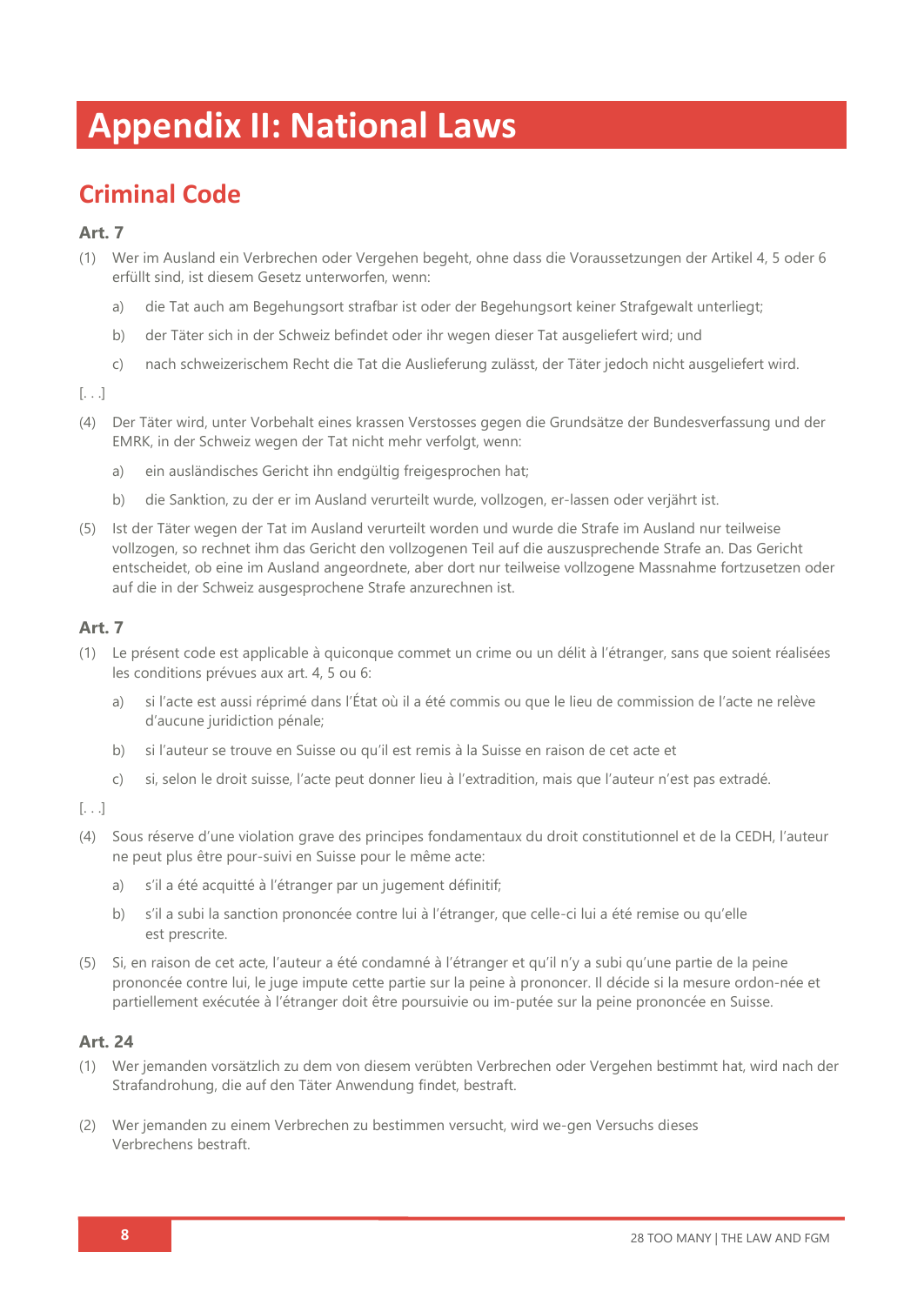#### **Art. 24**

- (1) Quiconque a intentionnellement décidé autrui à commettre un crime ou un délit encourt, si l'infraction a été commise, la peine applicable à l'auteur de cette infraction.
- (2) Quiconque a tenté de décider autrui à commettre un crime encourt la peine prévue pour la tentative de cette infraction.

#### **Art. 25**

Wer zu einem Verbrechen oder Vergehen vorsätzlich Hilfe leistet, wird milder bestraft.

#### **Art. 25**

La peine est atténuée à l'égard de quiconque a intentionnellement prêté assistance à l'auteur pour commettre un crime ou un délit.

#### **Art. 48a**

- (1) Mildert das Gericht die Strafe, so ist es nicht an die angedrohte Mindeststrafe gebunden.
- (2) Das Gericht kann auf eine andere als die angedrohte Strafart erkennen, ist aber an das gesetzliche Höchst- und Mindestmass der Strafart gebunden.

#### **Art. 48a**

- (1) Le juge qui atténue la peine n'est pas lié par le minimum légal de la peine prévue pour l'infraction.
- (2) Il peut prononcer une peine d'un genre différent de celui qui est prévu pour l'infraction mais il reste lié par le maximum et par le minimum légal de chaque genre de peine.

#### **Art. 67**

- (1) Hat jemand in Ausübung einer beruflichen oder einer organisierten ausserberuflichen Tätigkeit ein Verbrechen oder Vergehen begangen, für das er zu einer Freiheitsstrafe von über sechs Monaten verurteilt worden ist, und besteht die Gefahr, dass er seine Tätigkeit zur Begehung weiterer Verbrechen oder Vergehen missbrauchen wird, so kann ihm das Gericht die betreffende oder vergleichbare Tätigkeiten für sechs Monate bis zu fünf Jahren ganz oder teilweise verbieten.
- (2) Hat jemand gegen einen Minderjährigen oder eine andere besonders schutzbedürftige Person ein Verbrechen oder Vergehen begangen und besteht die Gefahr, dass er in Ausübung einer beruflichen oder einer organisierten ausserberuflichen Tätigkeit, die einen regelmässigen Kontakt mit Minderjährigen oder mit anderen besonders schutzbedürftigen Personen umfasst, weitere Straftaten dieser Art begeht, so kann ihm das Gericht die betreffende Tätigkeit für ein Jahr bis zehn Jahre verbieten.
	- (2bis) Das Gericht kann das Verbot nach Absatz 2 lebenslänglich verhängen, wenn zu erwarten ist, dass die Dauer von zehn Jahren nicht ausreicht, damit vom Täter keine Gefahr mehr ausgeht. Es kann ein zeitlich befristetes Verbot nach Absatz 2 auf Antrag der Vollzugsbehörde jeweils um höchstens fünf Jahre verlängern, wenn dies notwendig ist, um den Täter von weiteren Verbrechen und Vergehen, wie sie Anlass für das Verbot waren, abzuhalten.

#### **Art. 67**

- (1) Si l'auteur a commis un crime ou un délit dans l'exercice d'une activité professionnelle ou d'une activité non professionnelle organisée et qu'il a été condamné pour cette infraction à une peine privative de liberté de plus de six mois, le juge peut lui interdire totalement ou partiellement l'exercice de cette activité ou d'activités comparables pour une durée de six mois à cinq ans, s'il y a lieu de craindre qu'il commette un nouveau crime ou délit dans l'exercice de cette activité.
- (2) Si l'auteur a commis un crime ou un délit contre un mineur ou une autre personne particulièrement vulnérable et qu'il y a lieu de craindre qu'il commette un nouvel acte de même genre dans l'exercice d'une activité professionnelle ou d'une activité non professionnelle organisée impliquant des contacts réguliers avec des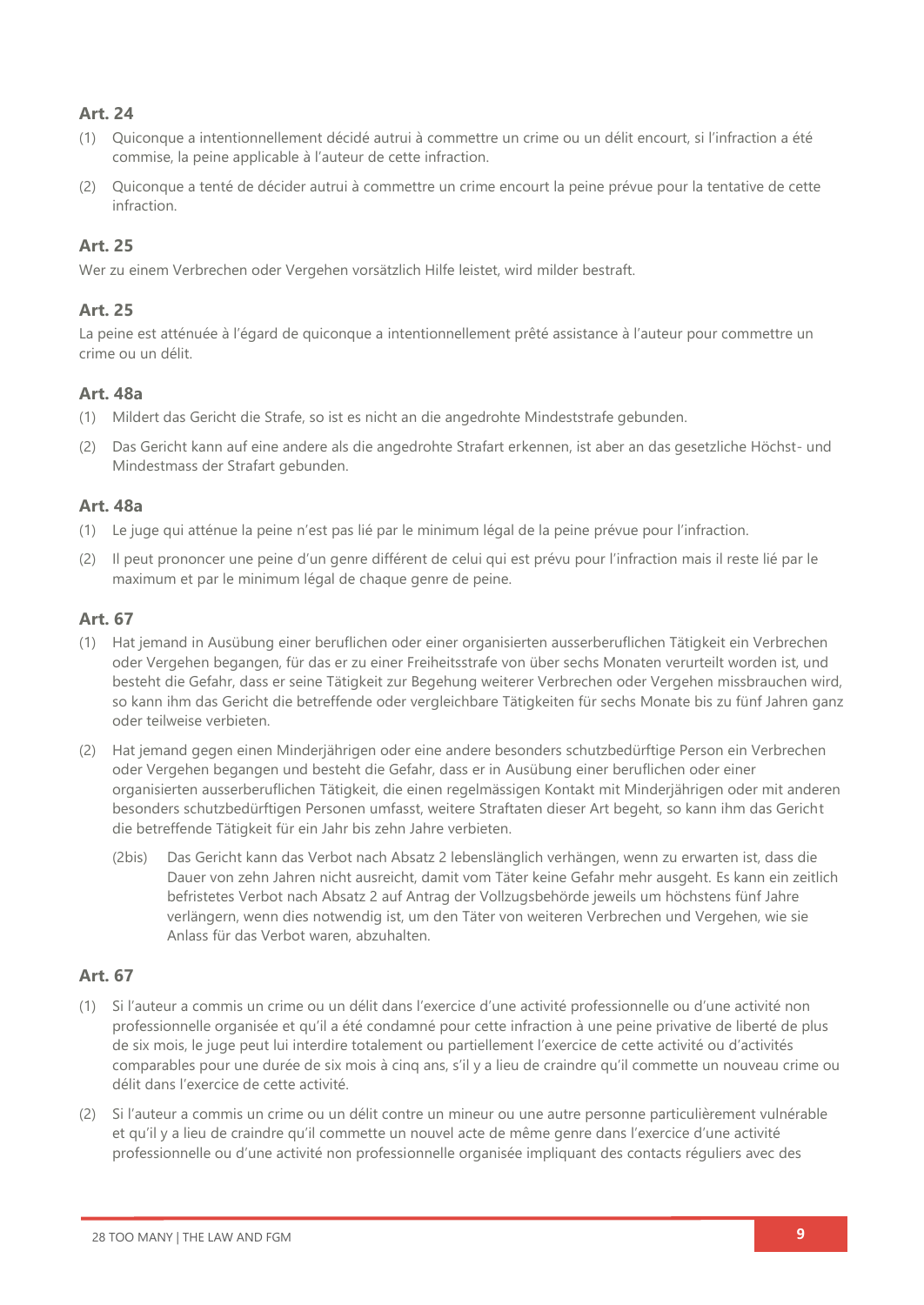mineurs ou d'autres personnes particulièrement vulnérables, le juge peut lui interdire l'exercice de cette activité pour une durée de un à dix ans.

(2bis) Le juge peut prononcer à vie une interdiction au sens de l'al. 2 s'il est à prévoir qu'une durée de dix ans ne suffira pas pour que l'auteur ne représente plus de danger. À la demande des autorités d'exécution, il peut prolonger de cinq ans en cinq ans au plus une interdiction limitée dans le temps prononcée en vertu de l'al. 2 lorsque cette prolongation est nécessaire pour empêcher l'auteur de commettre un nouveau crime ou délit de même genre que celui qui a donné lieu à l'interdiction.

#### **Art. 124**

- (1) Wer die Genitalien einer weiblichen Person verstümmelt, in ihrer natürlichen Funktion erheblich und dauerhaft beeinträchtigt oder sie in anderer Weise schädigt, wird mit Freiheitsstrafe bis zu zehn Jahren oder Geldstrafe nicht unter 180 Tagessätzen bestraft.
- (2) Strafbar ist auch, wer die Tat im Ausland begeht, sich in der Schweiz befindet und nicht ausgeliefert wird. Artikel 7 Absätze 4 und 5 sind anwendbar.

#### **Art. 124**

- (1) Celui qui aura mutilé des organes génitaux féminins, aura compromis gravement et durablement leur fonction naturelle ou leur aura porté toute autre atteinte sera puni d'une peine privative de liberté de dix ans au plus ou d'une peine pécuniaire de 180 jours-amende au moins.
- (2) Quiconque se trouve en Suisse et n'est pas extradé et commet la mutilation à l'étranger est punissable. L'art. 7, al. 4 et 5, est applicable.

#### **Art. 260bis**

(1) Mit Freiheitsstrafe bis zu fünf Jahren oder Geldstrafe wird bestraft, wer planmässig konkrete technische oder organisatorische Vorkehrun-gen trifft, deren Art und Umfang zeigen, dass er sich anschickt, eine der folgenden strafbaren Handlungen auszuführen:

[. . .]

(cbis) Verstümmelung weiblicher Genitalien (Art. 124);

 $[. \ . \ .]$ 

- (2) Führt der Täter aus eigenem Antrieb die Vorbereitungshandlung nicht zu Ende, so bleibt er straflos.
- (3) Strafbar ist auch, wer die Vorbereitungshandlung im Ausland begeht, wenn die beabsichtigten strafbaren Handlungen in der Schweiz verübt werden sollen. Artikel 3 Absatz 2 ist anwendbar.

#### **Art. 260bis**

(1) Est puni d'une peine privative de liberté de cinq ans au plus ou d'une peine pécuniaire quiconque prend, conformément à un plan, des dispositions concrètes d'ordre technique ou organisationnel, dont la nature et l'ampleur indiquent qu'il s'apprête à passer à l'exécution de l'un des actes suivants:

[. . .]

(cbis) mutilation d'organes génitaux féminins (art. 124);

[. . .]

- (2) Celui qui, de son propre mouvement, aura renoncé à poursuivre jusqu'au bout son activité préparatoire, sera exempté de toute peine.
- (3) Est également punissable celui qui commet les actes préparatoires à l'étranger lorsque les infractions doivent être commises en Suisse. L'art. 3, al. 2, est applicable.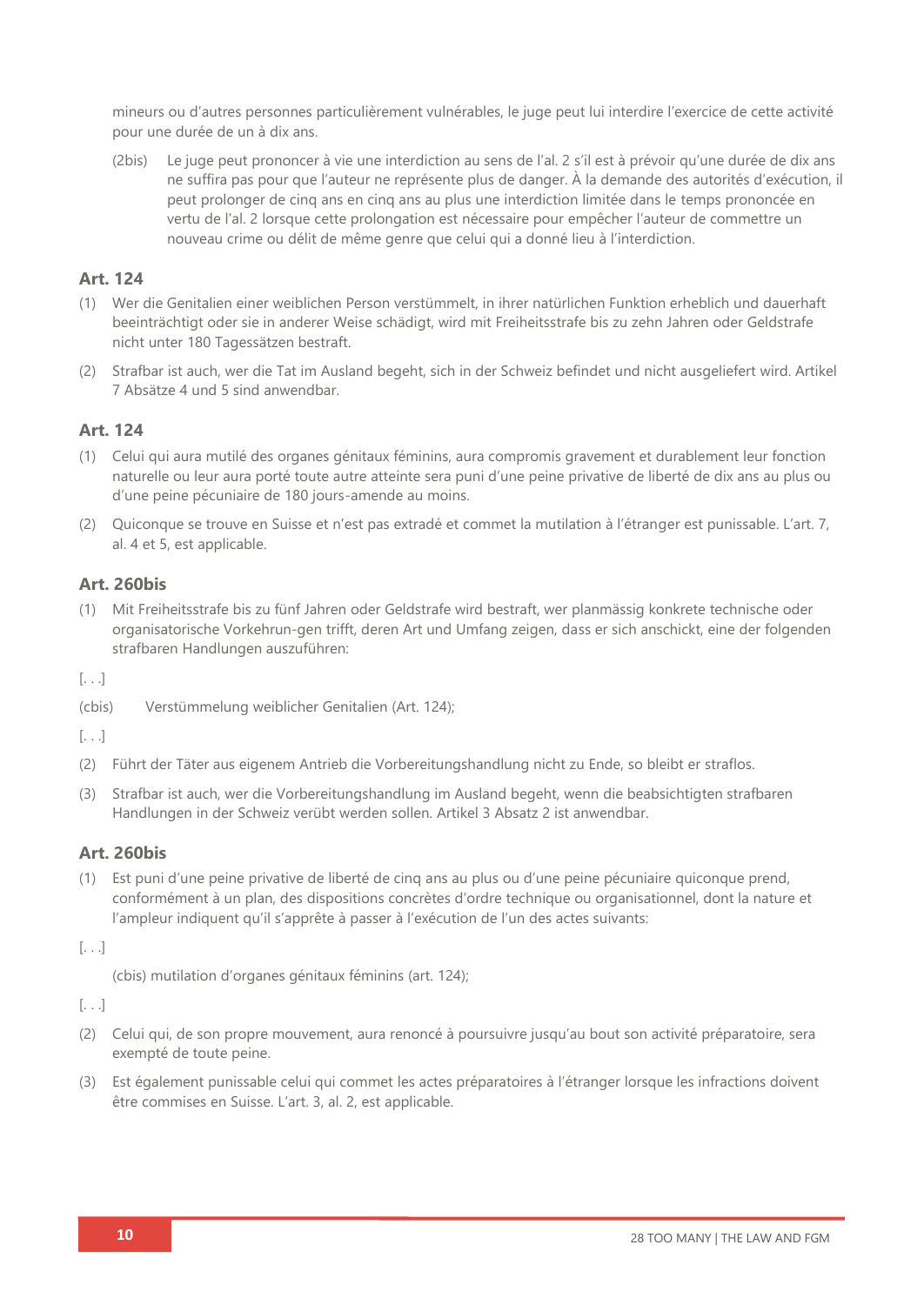#### **Art. 321**

(1) Geistliche, Rechtsanwälte, Verteidiger, Notare, Patent-anwälte, nach Obligationenrecht zur Verschwiegenheit verpflichtete Revisoren, Ärzte, Zahnärzte, Chiropraktoren, Apotheker, Hebammen, Psychologen, Pflegefachpersonen, Physiotherapeuten, Ergotherapeuten, Ernährungsberater, Optometristen, Osteopathen sowie ihre Hilfspersonen, die ein Geheimnis offenbaren, das ihnen infolge ihres Berufes anvertraut worden ist oder das sie in dessen Ausübung wahrgenommen haben, werden, auf Antrag, mit Freiheits-strafe bis zu drei Jahren oder Geldstrafe bestraft.

Ebenso werden Studierende bestraft, die ein Geheimnis offen-baren, das sie bei ihrem Studium wahrnehmen.

Die Verletzung des Berufsgeheimnisses ist auch nach Beendi-gung der Berufsausübung oder der Studien strafbar.

- (2) Der Täter ist nicht strafbar, wenn er das Geheimnis auf Grund einer Einwilligung des Berechtigten oder einer auf Gesuch des Täters erteilten schriftlichen Bewilligung der vorgesetzten Behörde oder Auf-sichtsbehörde offenbart hat.
- (3) Vorbehalten bleiben die eidgenössischen und kantonalen Bestimmungen über die Melde- und Mitwirkungsrechte, über die Zeugnispflicht und über die Auskunftspflicht gegenüber einer Behörde.

#### **Art. 321**

(1) Les ecclésiastiques, avocats, défenseurs en justice, notaires, conseils en brevet, contrôleurs astreints au secret professionnel en vertu du code des obligations, médecins, dentistes, chiropraticiens, pharmaciens, sagesfemmes, psychologues, infirmiers, physiothérapeutes, ergothéra-peutes, diététiciens, optométristes, ostéopathes, ainsi que leurs auxiliaires, qui auront révélé un secret à eux confié en vertu de leur profession ou dont ils avaient eu connaissance dans l'exercice de celle-ci, seront, sur plainte, punis d'une peine privative de liberté de trois ans au plus ou d'une peine pécuniaire.

Seront punis de la même peine les étudiants qui auront révélé un secret dont ils avaient eu connaissance à l'occasion de leurs études.

La révélation demeure punissable alors même que le détenteur du secret n'exerce plus sa profession ou qu'il a achevé ses études.

- (2) La révélation ne sera pas punissable si elle a été faite avec le con-sentement de l'intéressé ou si, sur la proposition du détenteur du secret, l'autorité supérieure ou l'autorité de surveillance l'a autorisée par écrit.
- (3) Demeurent réservées les dispositions de la législation fédérale et cantonale statuant un droit d'aviser une autorité et de collaborer, une obligation de renseigner une autorité ou une obligation de témoigner en justice.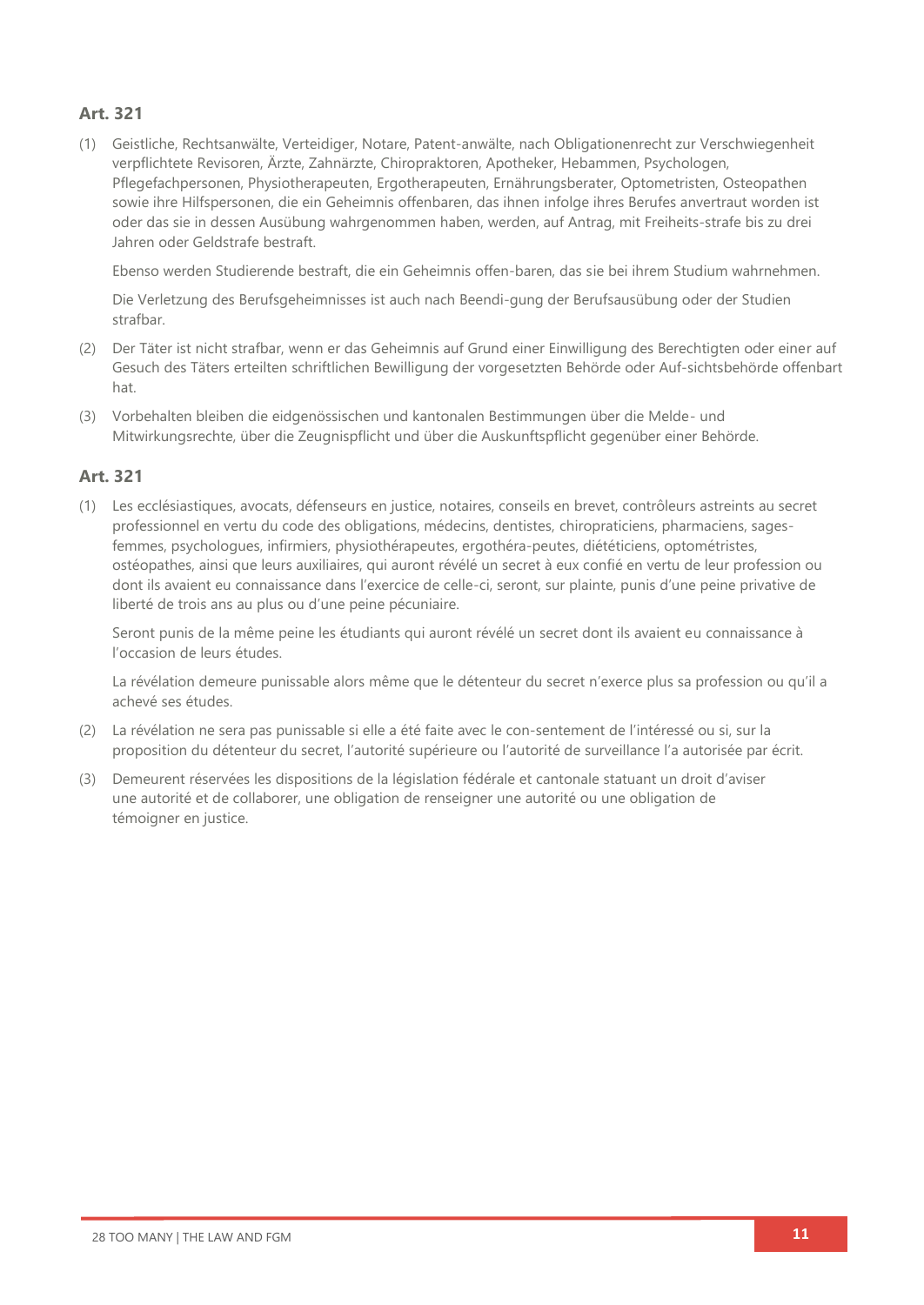## **Civil Code**

#### **Art. 307**

- (1) Ist das Wohl des Kindes gefährdet und sorgen die Eltern nicht von sich aus für Abhilfe oder sind sie dazu ausserstande, so trifft die Kindesschutzbehörde die geeigneten Massnahmen zum Schutz des Kindes.
- (2) Die Kindesschutzbehörde ist dazu auch gegenüber Kindern ver-pflichtet, die bei Pflegeeltern untergebracht sind oder sonst ausser-halb der häuslichen Gemein-schaft der Eltern leben.
- (3) Sie kann insbesondere die Eltern, die Pflegeeltern oder das Kind ermahnen, ihnen bestimmte Weisungen für die Pflege, Erziehung oder Ausbildung erteilen und eine geeignete Person oder Stelle be-stim-men, der Einblick und Auskunft zu geben ist.

#### **Art. 307**

- (1) L'autorité de protection de l'enfant prend les mesures nécessaires pour protéger l'en-fant si son développement est menacé et que les père et mère n'y remédient pas d'eux-mêmes ou soient hors d'état de le faire.
- (2) Elle y est également tenue dans les mêmes circonstances à l'égard des enfants placés chez des parents nourriciers ou vivant, dans d'autres cas, hors de la communauté familiale de leur père et mère.
- (3) Elle peut, en particulier, rappeler les père et mère, les parents nourriciers ou l'enfant à leurs devoirs, donner des indications ou instruc-tions relatives au soin, à l'éducation et à la formation de l'en-fant, et désigner une personne ou un office qualifiés qui aura un droit de regard et d'information.

#### **Art. 308**

- (1) Erfordern es die Verhältnisse, so ernennt die Kindesschutzbehörde dem Kind einen Beistand, der die Eltern in ihrer Sorge um das Kind mit Rat und Tat unter-stützt.
- (2) Sie kann dem Beistand besondere Befugnisse übertragen, namentlich die Vertretung des Kindes bei der Feststellung der Vaterschaft, bei der Wahrung seines Unterhaltsanspruches und anderer Rechte und die Überwachung des persönlichen Verkehrs.
- (3) Die elterliche Sorge kann entsprechend beschränkt werden.

#### **Art. 308**

- (1) Lorsque les circonstances l'exigent, l'autorité de protection de l'enfant nomme un curateur qui assiste les père et mère de ses conseils et de son appui dans la prise en charge de l'enfant.
- (2) Elle peut conférer au curateur certains pouvoirs tels que celui de représenter l'enfant pour établir sa filiation paternelle et pour faire valoir sa créance alimentaire et d'autres droits, ainsi que la surveil-lance des relations personnelles.
- (3) L'autorité parentale peut être limitée en conséquence.

#### **Art. 310**

- (1) Kann der Gefährdung des Kindes nicht anders begegnet werden, so hat die Kindesschutzbehörde es den Eltern oder, wenn es sich bei Dritten befindet, diesen wegzunehmen und in angemessener Weise unterzubringen.
- (2) Die gleiche Anordnung trifft die Kindesschutzbehörde auf Be-geh-ren der Eltern oder des Kindes, wenn das Verhältnis so schwer gestört ist, dass das Verbleiben des Kindes im gemeinsamen Haus-halt unzu-mutbar geworden ist und nach den Umständen nicht anders ge-holfen werden kann.
- (3) Hat ein Kind längere Zeit bei Pflegeeltern gelebt, so kann die Kindes-schutzbehörde den Eltern seine Rücknahme untersagen, wenn diese die Entwicklung des Kindes ernstlich zu gefährden droht.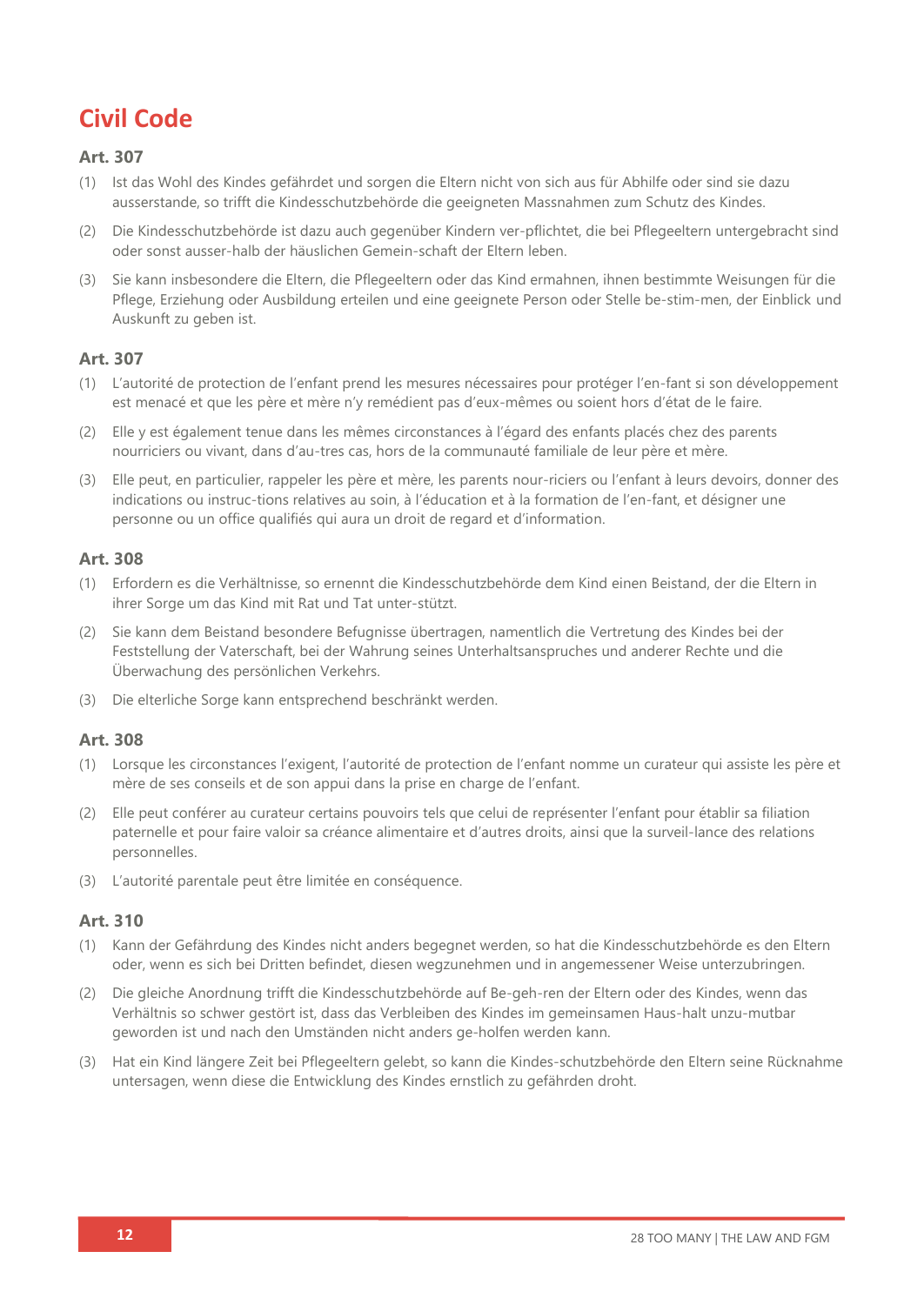#### **Art. 310**

- (1) Lorsqu'elle ne peut éviter autrement que le développement de l'en-fant ne soit compromis, l'autorité de protection de l'enfant retire l'enfant aux père et mère ou aux tiers chez qui il se trouve et le place de façon appro-priée.
- (2) À la demande des père et mère ou de l'enfant, l'autorité de protection de l'enfant prend les mêmes mesures lorsque les rapports entre eux sont si gra-ve-ment atteints que le maintien de l'enfant dans la communauté familiale est devenu insupportable et que, selon toute prévision, d'autres moyens seraient inefficaces.
- (3) Lorsqu'un enfant a vécu longtemps chez des parents nourriciers, l'autorité de protection de l'enfant peut interdire aux père et mère de le reprendre s'il existe une menace sérieuse que son développement soit ainsi com-pro-mis.

#### **Art. 313**

- (1) Verändern sich die Verhältnisse, so sind die Massnahmen zum Schutz des Kindes der neuen Lage anzupassen.
- (2) Die elterliche Sorge darf in keinem Fall vor Ablauf eines Jahres nach ihrer Ent-ziehung wiederhergestellt werden.

#### **Art. 313**

- (1) Lors de faits nouveaux, les mesures prises pour protéger l'enfant doi-vent être adaptées à la nouvelle situation.
- L'autorité parentale ne peut pas être rétablie avant un an à compter du retrait.

#### **Art. 314c**

- (1) Jede Person kann der Kindesschutzbehörde Meldung erstatten, wenn die körperliche, psychische oder sexuelle Integrität eines Kindes ge-fährdet erscheint.
- (2) Liegt eine Meldung im Interesse des Kindes, so sind auch Personen meldeberechtigt, die dem Berufsgeheimnis nach dem Strafgesetzbuch unterstehen. Diese Bestimmung gilt nicht für die nach dem Strafgesetzbuch an das Berufsgeheimnis gebundenen Hilfspersonen.

#### **Art. 314c**

- (1) Toute personne a le droit d'aviser l'autorité de protection de l'enfant que l'intégrité physique, psychique ou sexuelle d'un enfant semble menacée.
- (2) Les personnes soumises au secret professionnel en vertu du code pénal ont elles aussi le droit d'aviser l'autorité lorsque l'intérêt de l'enfant le justifie. Cette disposition ne s'applique pas aux auxiliaires soumis au secret professionnel en vertu du code pénal.

#### **Art. 314d**

- (1) Folgende Personen, soweit sie nicht dem Berufsgeheimnis nach dem Strafgesetzbuch unterstehen, sind zur Meldung verpflichtet, wenn konkrete Hinweise dafür bestehen, dass die körperliche, psychische oder sexuelle Integrität eines Kindes gefährdet ist und sie der Gefährdung nicht im Rahmen ihrer Tätigkeit Abhilfe schaffen können:
	- 1) Fachpersonen aus den Bereichen Medizin, Psychologie, Pflege, Betreuung, Erziehung, Bildung, Sozialberatung, Religion und Sport, die beruflich regelmässig Kontakt zu Kindern haben;
	- 2) wer in amtlicher Tätigkeit von einem solchen Fall erfährt.
- (2) Die Meldepflicht erfüllt auch, wer die Meldung an die vorgesetzte Person richtet.
- (3) Die Kantone können weitere Meldepflichten vorsehen.

#### **Art. 314d**

(1) Les personnes ci-après, dans la mesure où elles ne sont pas soumises au secret professionnel en vertu du code pénal, sont tenues d'aviser l'autorité de protection de l'enfant lorsque des indices concrets existent que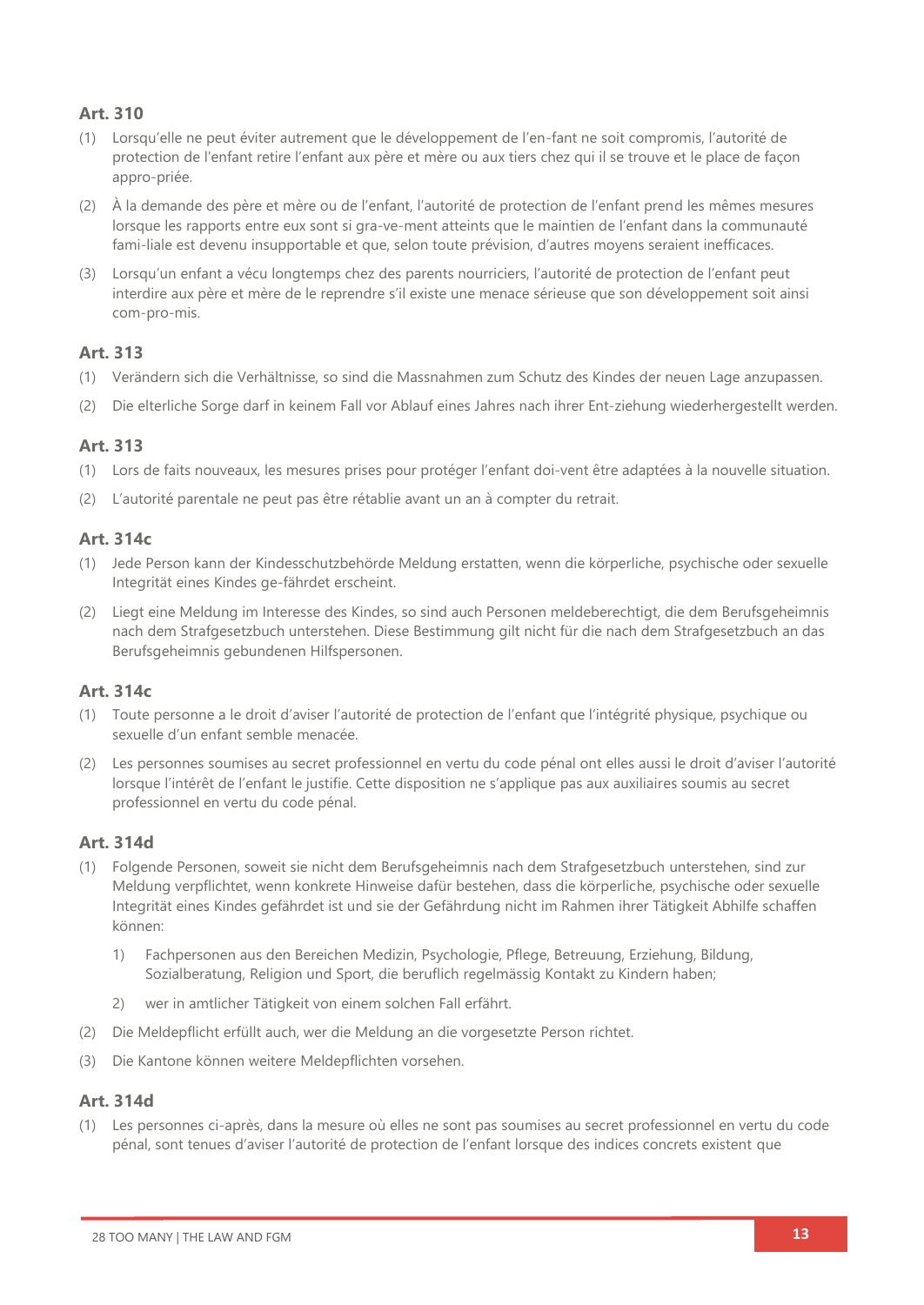l'intégrité physique, psychique ou sexuelle de l'enfant est menacée et qu'elles ne peuvent pas remédier à la situation dans le cadre de leur activité:

- 1) les professionnels de la médecine, de la psychologie, des soins, de la prise en charge et du service social, les éducateurs, les enseignants, les intervenants du domaine de la religion et du domaine du sport, lorsqu'ils sont en contact régulier avec les enfants dans l'exercice de leur activité professionnelle;
- 2) les personnes ayant connaissance d'un tel cas dans l'exercice de leur fonction officielle.
- (2) Toute personne qui transmet l'annonce à son supérieur hié-rarchique est réputée satisfaire à l'obligation d'aviser l'autorité.
- (3) Les cantons peuvent prévoir d'autres obligations d'aviser l'autorité.

#### **Art. 314e**

- (1) Die am Verfahren beteiligten Personen und Dritte sind zur Mitwirkung bei der Abklärung des Sachverhalts verpflichtet. Die Kindesschutzbehörde trifft die zur Wahrung schutzwürdiger Interessen erfor-der-lichen Anordnungen. Nötigenfalls ordnet sie die zwangsweise Durchsetzung der Mitwirkungspflicht an.
- (2) Personen, die dem Berufsgeheimnis nach dem Strafgesetzbuch unterstehen, sind zur Mitwirkung berechtigt, ohne sich vorgängig vom Berufsgeheimnis entbinden zu lassen. Diese Bestimmung gilt nicht für die nach dem Strafgesetzbuch an das Berufsgeheimnis gebundenen Hilfspersonen.
- (3) Personen, die dem Berufsgeheimnis nach dem Strafgesetzbuch unterstehen, sind zur Mitwirkung verpflichtet, wenn die geheimnisberechtigte Person sie dazu ermächtigt hat oder die vorgesetzte Behörde oder die Aufsichtsbehörde sie auf Gesuch der Kindesschutzbehörde vom Berufsgeheimnis entbunden hat. Artikel 13 des Anwaltsgesetzes vom 23. Juni 2000 bleibt vorbehalten.
- (4) Verwaltungsbehörden und Gerichte geben die notwendigen Akten heraus, erstatten Bericht und erteilen Auskünfte, soweit nicht schutzwürdige Interessen entgegenstehen.

#### **Art. 314e**

- (1) Les personnes parties à la procédure et les tiers sont tenus de collaborer à l'établissement des faits. L'autorité de protection de l'enfant prend les mesures nécessaires pour sauvegarder les intérêts dignes de protection. En cas de nécessité, elle ordonne que l'obligation de collabo-rer soit accomplie sous la contrainte.
- (2) Les personnes soumises au secret professionnel en vertu du code pénal ont le droit de collaborer sans se faire délier au préalable du secret professionnel. Cette disposition ne s'applique pas aux auxiliaires soumis au secret professionnel en vertu du code pénal.
- (3) Les personnes soumises au secret professionnel en vertu du code pénal sont tenues de collaborer si l'intéressé les y a autorisées ou que l'autorité supérieure ou l'autorité de surveillance les a déliées du secret profes-sionnel à la demande de l'autorité de protection de l'enfant. L'art. 13 de la loi du 23 juin 2000 sur les avocats est réservé.
- (4) Les autorités administratives et les tribunaux fournissent les documents nécessaires, établissent les rapports officiels et communiquent les infor-mations requises, à moins que des intérêts dignes de protection ne s'y opposent.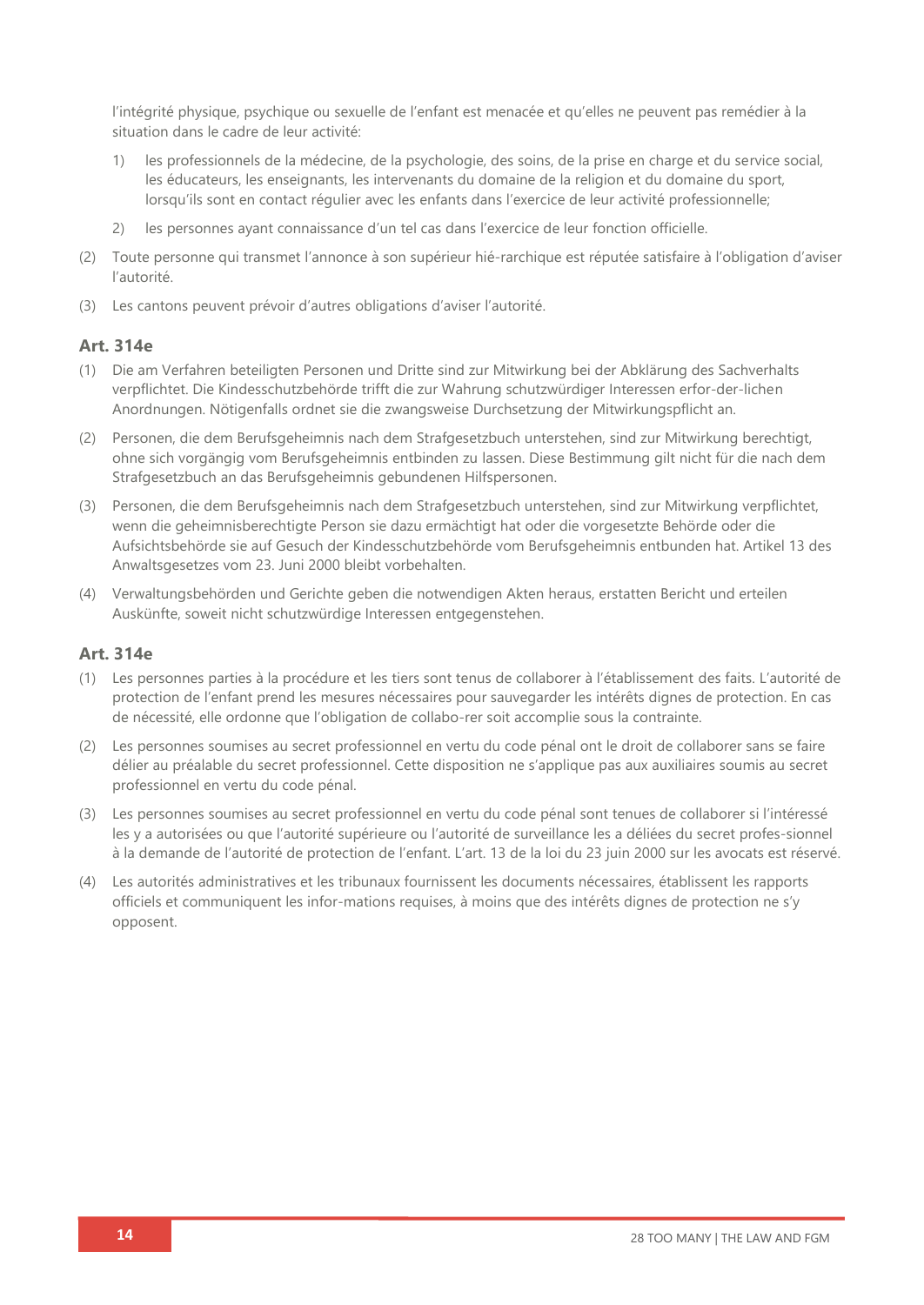- 1 Bundesamt für Statistik (2021) *Ständige Wohnbevölkerung nach Staatsangehörigkeitskategorie, Alter und Kanton, 1. Quartal 2021*. Available at [https://www.bfs.admin.ch/bfs/de/home/statistiken/](https://www.bfs.admin.ch/bfs/de/home/statistiken/%0bbevoelkerung.assetdetail.17404879.html) [bevoelkerung.assetdetail.17404879.html](https://www.bfs.admin.ch/bfs/de/home/statistiken/%0bbevoelkerung.assetdetail.17404879.html) (accessed 13 August 2021).
- 2 S. Cottler-Casanova and J. Abdulcadir (2021) 'Estimating the indirect prevalence of female genital mutilation/cutting in Switzerland', *BMC Public Health*, 21(1011). Available at <https://bmcpublichealth.biomedcentral.com/articles/10.1186/s12889-021-10875-w> (accessed 13 August 2021).
- 3 Swiss Confederation (2010) *Bundesblattes 2010 5677, Parlamentarische Initiative. Verbot von sexuellen Verstümmelungen*. Bericht vom 30. April 2010 der Kommission für Rechtsfragen des Nationalrates. Stellungnahme des Bundesrates. Available at<https://www.fedlex.admin.ch/eli/fga/2010/994/de> (accessed 13 August 2021).
- 4 World Health Organization (2020) *Factsheet: Female Genital Mutilation*. Available at [https://www.who.int/news-room/fact-sheets/detail/female-genital-mutilation#:~:text=Female%20genital%](https://www.who.int/news-room/fact-sheets/detail/female-genital-mutilation#:~:text=Female%20genital%20mutilation%20(FGM)%20involves,benefits%20for%20girls%20and%20women) [20mutilation%20\(FGM\)%20involves,benefits%20for%20girls%20and%20women](https://www.who.int/news-room/fact-sheets/detail/female-genital-mutilation#:~:text=Female%20genital%20mutilation%20(FGM)%20involves,benefits%20for%20girls%20and%20women) (accessed 13 August 2021).
- 5 Swiss Confederation (2020) Massnahmen gegen die weibliche Genitalverstümmelung Bericht des Bundesrates in Erfüllung des Postulates 18.3551 Rickli Natalie vom 14. Juni 2018. Available at [https://www.bag.admin.ch/bag/en/home/strategie-und-politik/nationale](https://www.bag.admin.ch/bag/en/home/strategie-und-politik/nationale-gesundheitsstrategien/gesundheitliche-chancengleichheit/chancengleichheit-in-der-gesundheitsversorgung/massnahmen-gegen-weibliche-genitalverstuemmelung.html#accordion1628773140080)[gesundheitsstrategien/gesundheitliche-chancengleichheit/chancengleichheit-in-der](https://www.bag.admin.ch/bag/en/home/strategie-und-politik/nationale-gesundheitsstrategien/gesundheitliche-chancengleichheit/chancengleichheit-in-der-gesundheitsversorgung/massnahmen-gegen-weibliche-genitalverstuemmelung.html#accordion1628773140080)[gesundheitsversorgung/massnahmen-gegen-weibliche-genitalverstuemmelung.html#accordion1628773140080](https://www.bag.admin.ch/bag/en/home/strategie-und-politik/nationale-gesundheitsstrategien/gesundheitliche-chancengleichheit/chancengleichheit-in-der-gesundheitsversorgung/massnahmen-gegen-weibliche-genitalverstuemmelung.html#accordion1628773140080) (accessed 13 August 2021).
- 6 Schweizer Radio und Fernsehen (2018) *Erstes Schweizer Urteil zu Genitalverstümmelungen*, 13 July. Available at [https://www.srf.ch/news/schweiz/bedingte-gefaengnisstrafe-erstes-schweizer-urteil-zu](https://www.srf.ch/news/schweiz/bedingte-gefaengnisstrafe-erstes-schweizer-urteil-zu-genitalverstuemmelungen)[genitalverstuemmelungen](https://www.srf.ch/news/schweiz/bedingte-gefaengnisstrafe-erstes-schweizer-urteil-zu-genitalverstuemmelungen) (accessed 13 August 2021).
	- humanrights.ch (2019) *Erste Anwendung der Strafnorm gegen Genitalverstümmelung*, 18 April. Available at [https://www.humanrights.ch/de/ipf/menschenrechte/folterverbot/genitalverstuemmelung-uebersicht](https://www.humanrights.ch/de/ipf/menschenrechte/folterverbot/genitalverstuemmelung-uebersicht-vernehmlassung)[vernehmlassung](https://www.humanrights.ch/de/ipf/menschenrechte/folterverbot/genitalverstuemmelung-uebersicht-vernehmlassung) (accessed 13 August 2021).
- 7 *International Covenant on Civil and Political Rights* (1966) United Nations Treaty Collection: Status of Treaties*.* Available at [https://treaties.un.org/Pages/ViewDetails.aspx?src=TREATY&mtdsg\\_no=IV-](https://treaties.un.org/Pages/ViewDetails.aspx?src=TREATY&mtdsg_no=IV-4&chapter=4&clang=_en)4&chapter=4&clang= en (accessed 30 July 2021).
- 8 *International Covenant on Economic, Social and Cultural Rights* (1966) United Nations Treaty Collection: Status of Treaties. Available at [https://treaties.un.org/Pages/ViewDetails.aspx?src=TREATY&mtdsg\\_no=IV-3&chapter=4](https://treaties.un.org/Pages/ViewDetails.aspx?src=TREATY&mtdsg_no=IV-3&chapter=4) (accessed 30 July 2021).
- 9 *Convention on the Elimination of All Forms of Discrimination Against Women* (1979) United Nations Treaty Collection: Status of Treaties. Available at [https://treaties.un.org/Pages/](https://treaties.un.org/Pages/%0bViewDetails.aspx?src=IND&mtdsg_no=IV-8&chapter=4&clang=_en#9) [ViewDetails.aspx?src=IND&mtdsg\\_no=IV-8&chapter=4&clang=\\_en#9](https://treaties.un.org/Pages/%0bViewDetails.aspx?src=IND&mtdsg_no=IV-8&chapter=4&clang=_en#9) (accessed 30 July 2021).
- 10 *Convention on the Rights of the Child* (1989) United Nation Treaty Collection: Status of Treaties. Available at [https://treaties.un.org/pages/ViewDetails.aspx?src=TREATY&mtdsg\\_no=IV-11&chapter=4&clang=\\_en](https://treaties.un.org/pages/ViewDetails.aspx?src=TREATY&mtdsg_no=IV-11&chapter=4&clang=_en) (accessed 30 July 2021).
- 11 Council of Europe (2021) Chart of signatures and ratifications of Treaty 210, Convention on preventing and combating violence against women and domestic violence. Available at [https://www.coe.int/en/web/conventions/full-list/-/conventions/treaty/197/](https://www.coe.int/en/web/conventions/full-list/-/conventions/treaty/197/?module=signatures-by-treaty&treatynum=210) [?module=signatures-by-treaty&treatynum=210](https://www.coe.int/en/web/conventions/full-list/-/conventions/treaty/197/?module=signatures-by-treaty&treatynum=210) (accessed 30 July 2021).
	- Council of Europe (2021) Reservations and Declarations for Treaty 210, Convention on preventing and combating violence against women and domestic violence. Available at [https://www.coe.int/en/web/conventions/full-list/-/conventions/treaty/197/](https://www.coe.int/en/web/conventions/full-list/-/conventions/treaty/197/?module=declarations-by-treaty&numSte=210&codeNature=0) [?module=declarations-by-treaty&numSte=210&codeNature=0](https://www.coe.int/en/web/conventions/full-list/-/conventions/treaty/197/?module=declarations-by-treaty&numSte=210&codeNature=0) (accessed 30 July 2021).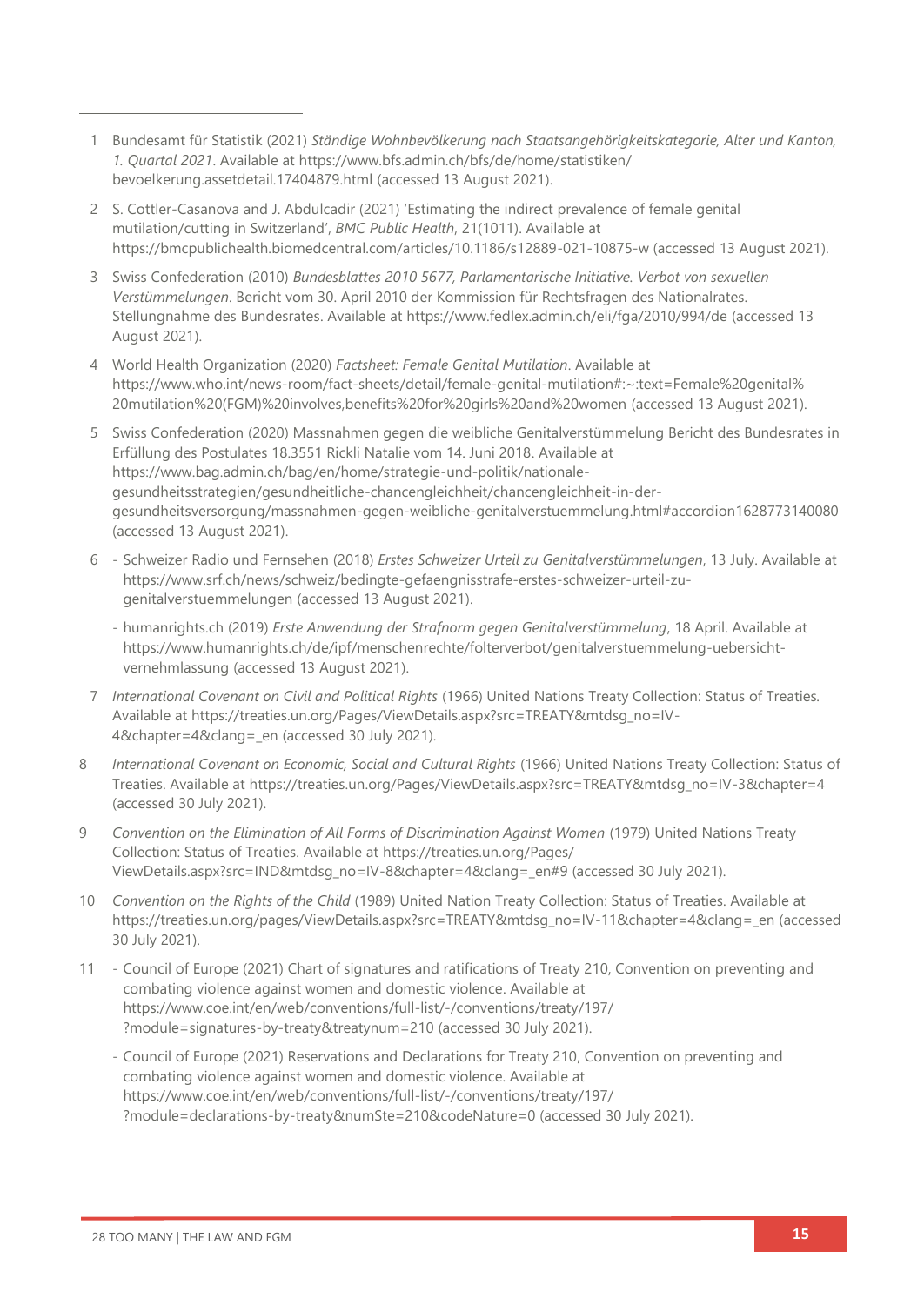- 12 Council of Europe (2021) *Chart of Signatures and Ratifications of Treaty 005, Convention for the Protection of Human Rights and Fundamental Freedoms*. Available at [coe.int/en/web/conventions/full-list/-](coe.int/en/web/conventions/full-list/-/conventions/treaty/005/signatures?module=signatures-by-treaty&treatynum=005) [/conventions/treaty/005/signatures?module=signatures-by-treaty&treatynum=005](coe.int/en/web/conventions/full-list/-/conventions/treaty/005/signatures?module=signatures-by-treaty&treatynum=005) (accessed 30 July 2021).
	- Council of Europe (2021) *Reservations and Declarations for Treaty 005, Convention for the Protection of Human Rights and Fundamental Freedoms*. Available at [https://www.coe.int/en/web/conventions/full-list/-](https://www.coe.int/en/web/conventions/full-list/-/conventions/treaty/005/?module=declarations-by-treaty&numSte=005&codeNature=0) [/conventions/treaty/005/?module=declarations-by-treaty&numSte=005&codeNature=0](https://www.coe.int/en/web/conventions/full-list/-/conventions/treaty/005/?module=declarations-by-treaty&numSte=005&codeNature=0) (accessed 30 July 2021).

*Cover images: Image of Switzerland from Canva stock library.*  Dean Drobot (undated) *Happy African businesswoman standing with arms folded over gray background. Looking at camera*. Shutterstock ID 283141892.

*Please note that the use of a photograph of any girl or woman in this report does not imply that she has, nor has not, undergone FGM.*